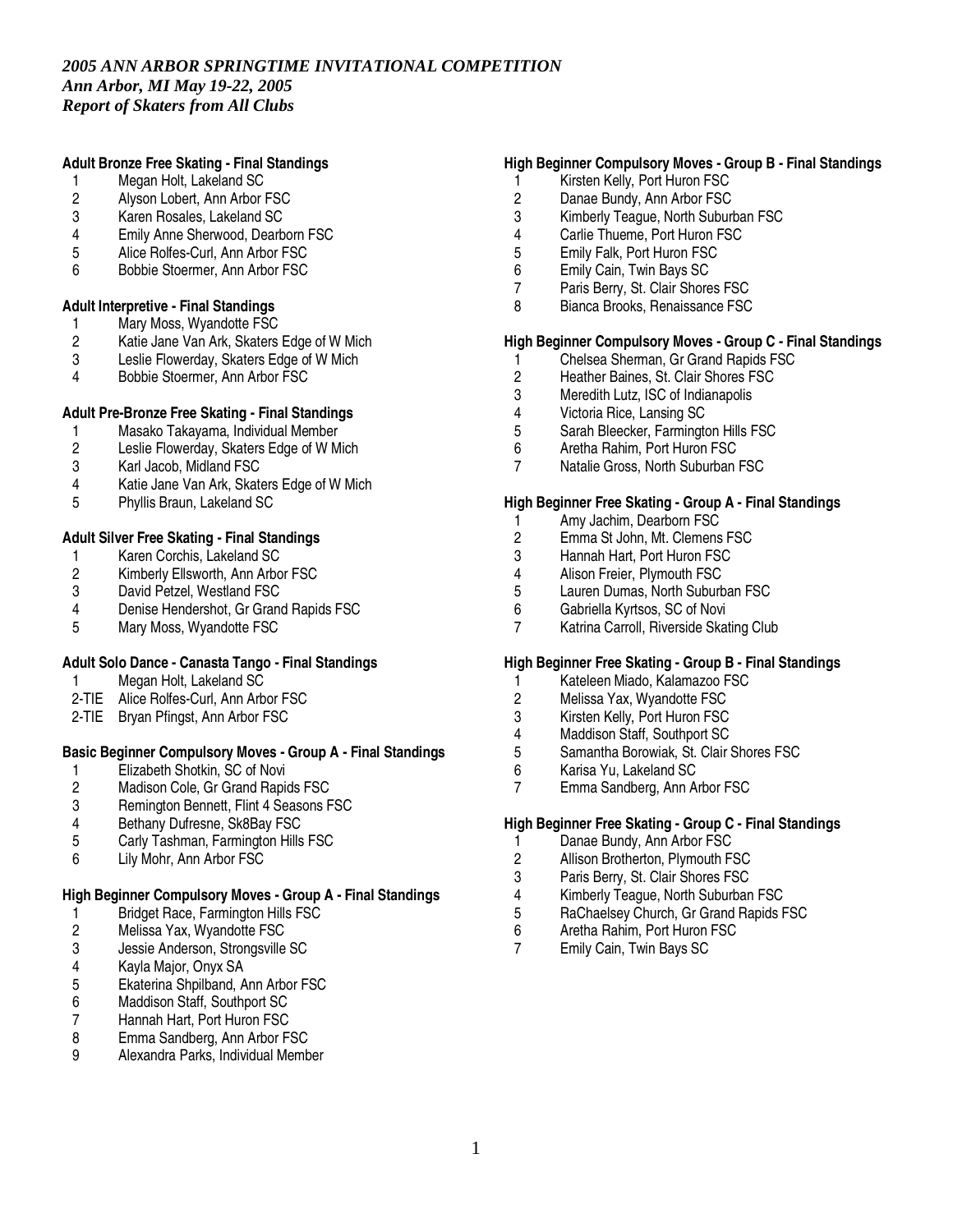## **High Beginner Free Skating - Group D - Final Standings**

- 1 Kelsey Green, Port Huron FSC
- 2 Heather Baines, St. Clair Shores FSC<br>3 Courtney Ring. SC of Novi
- Courtney Ring, SC of Novi
- 4 Kahdijah Bray, Indiana/World SA
- 5 Meredith Lutz, ISC of Indianapolis<br>6 Kaneesha Hill, Renaissance FSC
- 6 Kaneesha Hill, Renaissance FSC
- 7 Lindsey Williams, Garden City FSC
- 8 Chelsea Sherman, Gr Grand Rapids FSC

#### **High Original Dance - Final Standings**

- 1 Jessica Swartz, Columbus FSC<br>2 Amelia Wise. Columbus FSC
- 2 Amelia Wise, Columbus FSC

## **Intermediate Compulsory Dance - Final Standings**

- 1 Kenzee Schroeder, Lansing SC<br>1 Joe Crippen, Lansing SC
- 1 Joe Crippen, Lansing SC<br>2 Rachael Richardson, Deti
- 2 Rachael Richardson, Detroit SC<br>2 Daniel Eaton. Detroit SC
- Daniel Eaton, Detroit SC

## **Intermediate Compulsory Dance - Standings for the First Dance**

- 1 Kenzee Schroeder, Lansing SC<br>1 Joe Crippen. Lansing SC
- 1 Joe Crippen, Lansing SC<br>2 Rachael Richardson, Deti
- 2 Rachael Richardson, Detroit SC<br>2 Daniel Eaton, Detroit SC
- Daniel Eaton, Detroit SC

#### **Intermediate Compulsory Dance - Standings for the Second Dance**

- 1 Kenzee Schroeder, Lansing SC
- 1 Joe Crippen, Lansing SC
- 2 Rachael Richardson, Detroit SC
- 2 Daniel Eaton, Detroit SC

## **Intermediate FINAL - Final Standings**

- 1 Arianne Thomas, St Paul FSC<br>2 Kayla Howey, DuPage FSC
- 2 Kayla Howey, DuPage FSC<br>3 Farah Sheikh. Detroit SC
- 3 Farah Sheikh, Detroit SC
- 4 Lauren Nieman, DuPage FSC<br>5 Chelsea Morrow. Gr Grand Ra
- 5 Chelsea Morrow, Gr Grand Rapids FSC
- 6 Naomi Patrnchak, FSC of Rockford
- Alice Lee, Detroit SC
- 8 Kylie Papp, Shaker FSC
- 9 Torrie Fox, Stars FSC of Texas<br>10 Abby Biernat. DuPage FSC
- Abby Biernat, DuPage FSC
- 11 Melissa Petersilge, Cleveland SC
- 12 Karen Augustyn, DuPage FSC<br>13 Sarah Christensen, DuPage FS
- Sarah Christensen, DuPage FSC
- 14 Rachel West, Detroit SC
- 15 Lauren Ko, Detroit SC
- 16 Jade Sills, Onyx SA

### **Intermediate Free Skating - Group A - Final Standings**

- 1 Sarah Christensen, DuPage FSC
- 2 Rachel West, Detroit SC<br>3 Lexi DeNio. Lakeland SC
- Lexi DeNio, Lakeland SC
- 4 Kelly Kielian, Columbus FSC<br>5 Elvssa Rautiola. Garden Citv
- 5 Elyssa Rautiola, Garden City FSC<br>6 Alexandra Sweeney, Gr Grand Rai
- 6 Alexandra Sweeney, Gr Grand Rapids FSC
- 7 Rachelle Metz, Brooklyn FSC of Ohio
- 8 Miriam Lipman, Onyx SA

## **Intermediate Free Skating - Group B - Final Standings**

- 1 Farah Sheikh, Detroit SC<br>2 Abby Biernat. DuPage FS
- 2 Abby Biernat, DuPage FSC<br>3 Elisabeth McDonald, Clevel
- 3 Elisabeth McDonald, Cleveland SC<br>4 Victoria Carroll, Riverside Skating C
- 4 Victoria Carroll, Riverside Skating Club<br>5 Kathleen Weishaar. Detroit SC
- 5 Kathleen Weishaar, Detroit SC<br>6 Stephany Morgan, Onyx SA
- 6 Stephany Morgan, Onyx SA
- Stephanie Wotton, Lakeland SC

#### **Intermediate Free Skating - Group C - Final Standings**

- 1 Jade Sills, Onyx SA
- 2 Karen Augustyn, DuPage FSC<br>3 Emily Glassberg, Detroit SC
- 3 Emily Glassberg, Detroit SC<br>4 Amanda Jagow. North Subur
- 4 Amanda Jagow, North Suburban FSC<br>5 Alyssa Albers, Arctic FSC
- 5 Alyssa Albers, Arctic FSC
- 6 Jaclyn Keresman, Shaker FSC<br>7 Caitlin Wong. Winterhurst FSC
- 7 Caitlin Wong, Winterhurst FSC<br>8 Rachel Endres. Kalamazoo FS
- Rachel Endres, Kalamazoo FSC
- 9 Morgan Brandt, Flint 4 Seasons FSC

#### **Intermediate Free Skating - Group D - Final Standings**

- 1 Arianne Thomas, St Paul FSC
- 2 Alice Lee, Detroit SC<br>3 Danielle Kwiatkowski
- 3 Danielle Kwiatkowski, St. Clair Shores FSC<br>4 Kelsey Velie, Skaters Edge of W Mich
- 4 Kelsey Velie, Skaters Edge of W Mich<br>5 Noelle Wright, DuPage FSC
- 5 Noelle Wright, DuPage FSC<br>6 Samantha Klaczynski, Gleny
- 6 Samantha Klaczynski, Glenwood FSC
- Sarah Lawson, Columbus FSC
- 8 Kaci Brandt, Woodbine Winter Club

#### **Intermediate Free Skating - Group E - Final Standings**

- 1 Lauren Ko, Detroit SC
- 2 Melissa Geno, TSX Skating Academy<br>3 Kylie Papp, Shaker FSC
- 
- 3 Kylie Papp, Shaker FSC<br>4 Angela Keller, Garden Ci 4 Angela Keller, Garden City FSC<br>5 Jenny DiMasi, Chicago FSC
- 5 Jenny DiMasi, Chicago FSC<br>6 Brittany Szekesy, Skate Lake
- 6 Brittany Szekesy, Skate Lakeshore FSC
- 7 Erika Dolowiec, Onyx SA
- 8 Madison Gesiotto, Winterhurst FSC<br>9 Alyssa Neph, Lakeland SC
- 9 Alyssa Neph, Lakeland SC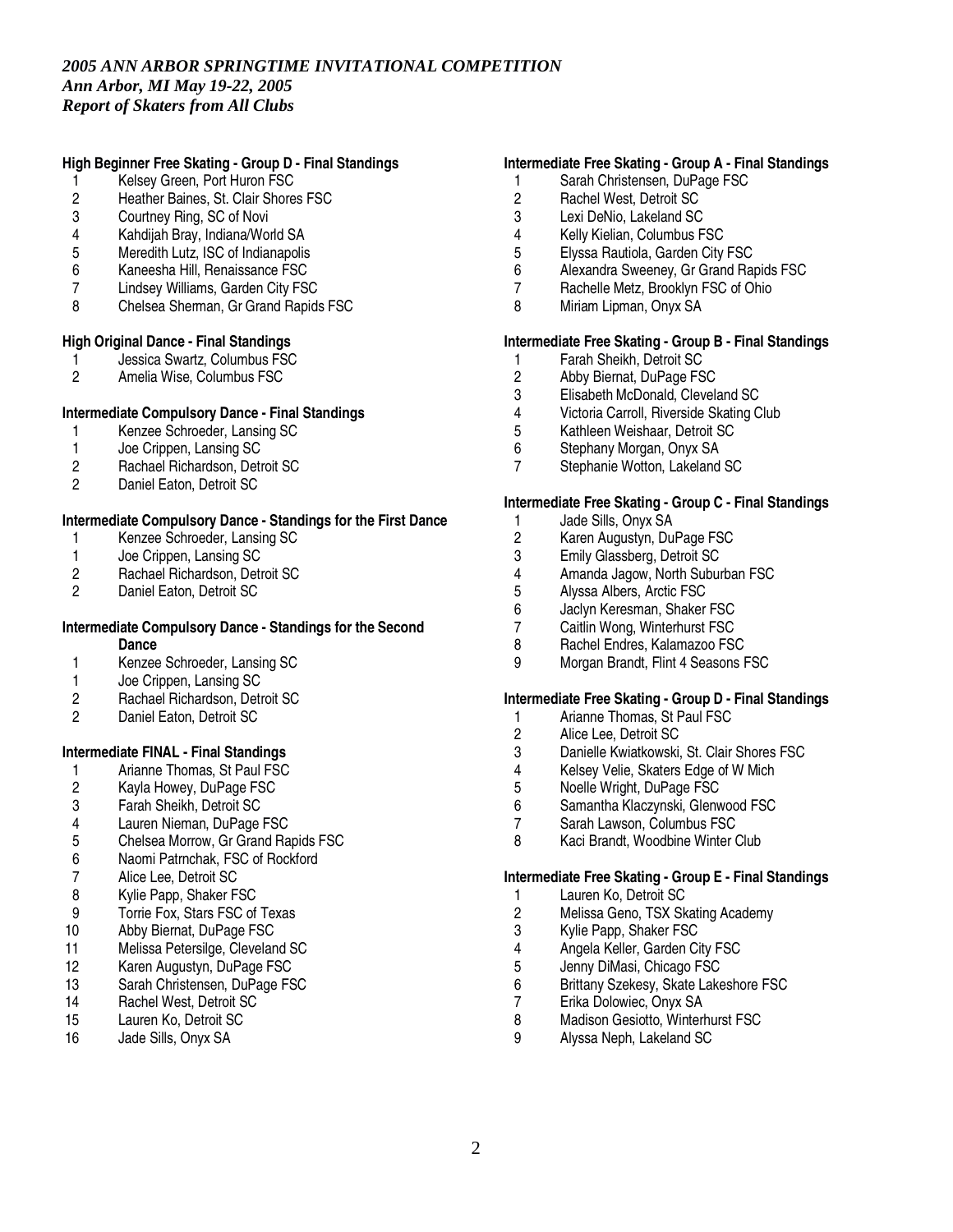## **Intermediate Free Skating - Group F - Final Standings**

- 1 Naomi Patrnchak, FSC of Rockford<br>2 Lauren Nieman, DuPage FSC
- 2 Lauren Nieman, DuPage FSC<br>3 Brittany Fullgrapp. Port Huron
- Brittany Fullgrapp, Port Huron FSC
- 4 DaVena Zivkovic, Brooklyn FSC of Ohio
- 5 Dalay Ket, Chiller FSC<br>6 Kavla Schmitt, Detroit 9
- 6 Kayla Schmitt, Detroit SC
- 7 Alyssa Nederhoed, Kalamazoo FSC
- 8 Nicole Bammel, Onyx SA
- 9 Megan Lepkowski, Lakeland SC<br>10 Jennifer Forrest. Gr Grand Rapid
- Jennifer Forrest, Gr Grand Rapids FSC

## **Intermediate Free Skating - Group G - Final Standings**

- 1 Melissa Petersilge, Cleveland SC<br>2 Torrie Fox. Stars FSC of Texas
- 2 Torrie Fox, Stars FSC of Texas
- 3 Katie White, Detroit SC<br>4 Jacqueline Stoner. Onv.
- 
- 4 Jacqueline Stoner, Onyx SA 5 Amelia Wise, Columbus FSC
- 6 Meghan Quigley, Detroit SC
- 7 Casey Blake, DuPage FSC
- 8 Nora Hanlon, Northern Ice FSC
- 9 Alexis Blodgett, Lakeland SC

# **Intermediate Free Skating - Group H - Final Standings**

- 1 Kayla Howey, DuPage FSC<br>2 Chelsea Morrow, Gr Grand I
- 2 Chelsea Morrow, Gr Grand Rapids FSC<br>3 Megan Bellman, Bowling Green SC
- 3 Megan Bellman, Bowling Green SC<br>4 Catherine Lepkowski, Lakeland SC
- Catherine Lepkowski, Lakeland SC
- 5 Alexa Toffolon, Skate Lakeshore FSC
- 6 Alyssa Skinner, Onyx SA
- 7 Marissa Maiorano, Skokie Valley FSC
- 8 Sarah Davis, Twin Bays SC
- 9 Madeline Young, Detroit SC

## **Intermediate Men Free Skating - Final Standings**

- 1 Dan O'Shea, Skokie Valley FSC<br>2 Otis Heymann, Skokie Valley FS
- 2 Otis Heymann, Skokie Valley FSC<br>3 Kurt Weiss, Detroit SC
- Kurt Weiss, Detroit SC
- 4 Dylan DeWitt, Lansing SC
- 5 Nicholas Anderson, Starlight Ice Dance Club
- 6 William Crawford, Flint 4 Seasons FSC

## **Intermediate Men Short Program - Final Standings**

- 1 Dan O'Shea, Skokie Valley FSC<br>2 Ryan Hartley, Queen City FSC
- 2 Ryan Hartley, Queen City FSC<br>3 Dylan DeWitt, Lansing SC
- 3 Dylan DeWitt, Lansing SC<br>4 Kurt Weiss, Detroit SC
- 4 Kurt Weiss, Detroit SC<br>5 Otis Heymann, Skokie
- 5 Otis Heymann, Skokie Valley FSC
- 6 Nicholas Anderson, Starlight Ice Dance Club

### **Intermediate Short Program - Group A - Final Standings**

- 1 Arianne Thomas, St Paul FSC
- 2 Megan Bellman, Bowling Green SC<br>3 Elisabeth McDonald, Cleveland SC
- 3 Elisabeth McDonald, Cleveland SC
- 4 Melissa Geno, TSX Skating Academy
- 5 Catherine Lepkowski, Lakeland SC<br>6 Noelle Wright, DuPage FSC
- 6 Noelle Wright, DuPage FSC
- 7 Miriam Lipman, Onyx SA
- 8 Caitlin Wong, Winterhurst FSC
- 9 Katie White, Detroit SC
- 10 Kayla Schmitt, Detroit SC

### **Intermediate Short Program - Group B - Final Standings**

- 1 Karen Augustyn, DuPage FSC<br>2 Samantha Klaczynski, Glenwod
- Samantha Klaczynski, Glenwood FSC
- 3 Sarabeth Perry, Detroit SC<br>4 Jade Sills, Onvx SA
- 4 Jade Sills, Onyx SA
- 5 Alyssa Nederhoed, Kalamazoo FSC
- 6 Sarah Cifaldi, Garden City FSC
- 7 Kelsey Velie, Skaters Edge of W Mich
- 8 Kelly Kielian, Columbus FSC
- 9 Rachel West, Detroit SC<br>10 Emily Laughlin, Bowling
- 10 Emily Laughlin, Bowling Green SC<br>11 Megan Lepkowski, Lakeland SC
- Megan Lepkowski, Lakeland SC
- 12 Alexandra Sweeney, Gr Grand Rapids FSC

## **Intermediate Short Program - Group C - Final Standings**

- 1 Jenny DiMasi, Chicago FSC
- 2 Torrie Fox, Stars FSC of Texas<br>3 Melissa Petersilge, Cleveland St
- 3 Melissa Petersilge, Cleveland SC
- 4 Kylie Papp, Shaker FSC
- 5 Cyara Hotopp, Columbus FSC
- 6 Kathleen Weishaar, Detroit SC
- 7 Kaci Brandt, Woodbine Winter Club<br>8 Sarah Christensen, DuPage FSC
- 8 Sarah Christensen, DuPage FSC<br>9 Rachel Endres, Kalamazoo FSC
- 9 Rachel Endres, Kalamazoo FSC<br>10 Alexis Blodgett, Lakeland SC
- Alexis Blodgett, Lakeland SC
- 11 Megan Mitchell, Southport SC
- 12 Erika Dolowiec, Onyx SA

#### **Intermediate Short Program - Group D - Final Standings**

- 1 Kayla Howey, DuPage FSC
- 2 Elyssa Rautiola, Garden City FSC<br>3 Farah Sheik. Detroit SC
- 3 Farah Sheik, Detroit SC
- 4 Meghan Quigley, Detroit SC<br>5 Alvssa Albers, Arctic FSC
- 5 Alyssa Albers, Arctic FSC<br>6 Jaclyn Keresman, Shaker
- 6 Jaclyn Keresman, Shaker FSC
- 7 Jacqueline Stoner, Onyx SA<br>8 Sarah Lawson. Columbus FS
- 8 Sarah Lawson, Columbus FSC<br>9 Casev Blake, DuPage FSC
- 9 Casey Blake, DuPage FSC<br>10 Stephanie Wotton, Lakeland
- Stephanie Wotton, Lakeland SC
- 11 Madison Gesiotto, Winterhurst FSC
- 12 Jennifer Forrest, Gr Grand Rapids FSC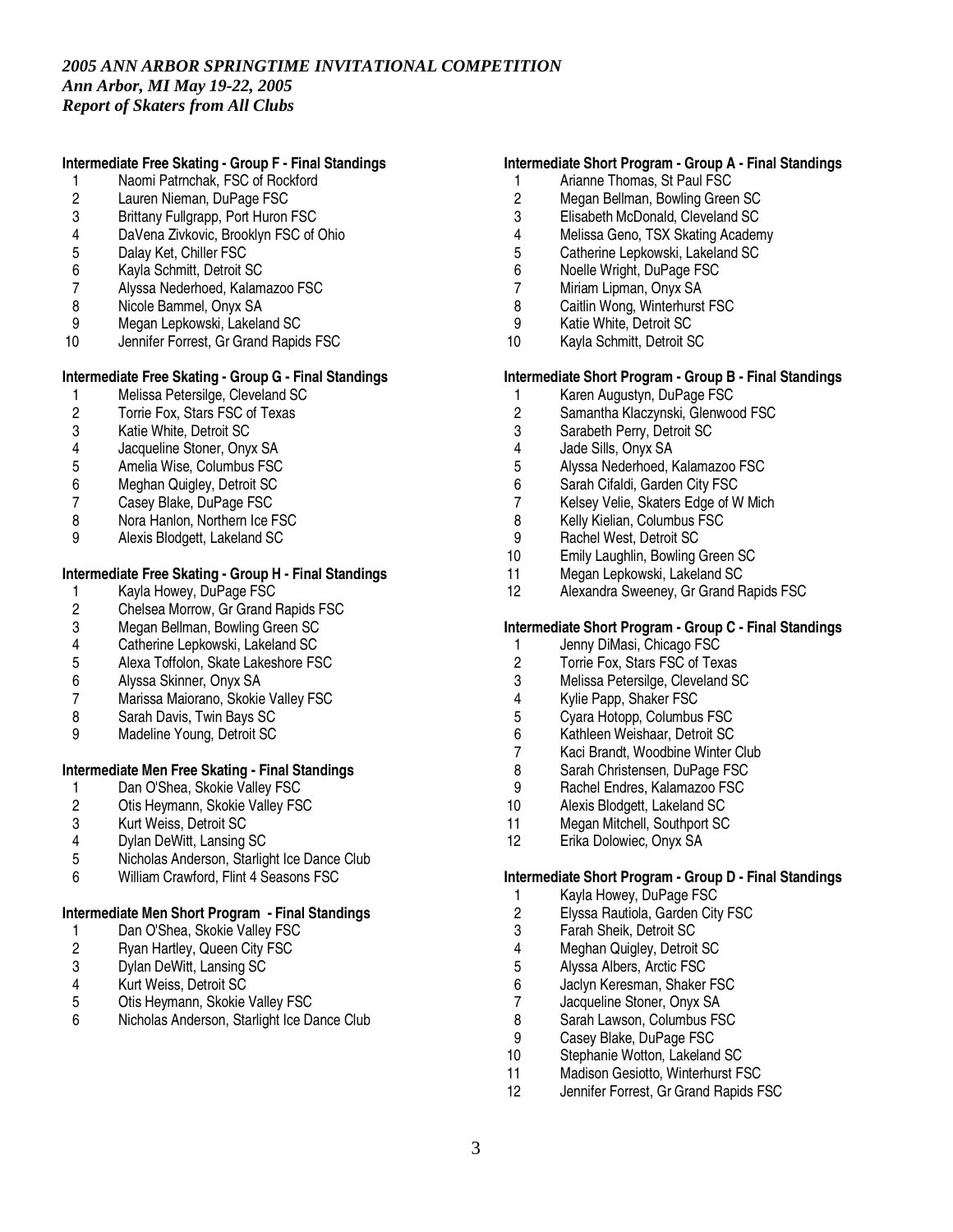# **Intermediate Short Program - Group E - Final Standings**

- 1 DaVena Zivkovic, Brooklyn FSC of Ohio<br>2 Chelsea Morrow, Gr Grand Rapids FSC
- 2 Chelsea Morrow, Gr Grand Rapids FSC<br>3 Lauren Nieman. DuPage FSC
- Lauren Nieman, DuPage FSC
- 4 Alice Lee, Detroit SC
- 5 Nora Hanlon, Northern Ice FSC<br>6 Kristina Likhanskava, North Sub
- 6 Kristina Likhanskaya, North Suburban FSC
- 7 Alyssa Neph, Lakeland SC
- 8 Marissa Maiorano, Skokie Valley FSC<br>9 Brianna Black. Port Huron FSC
- Brianna Black, Port Huron FSC
- 10 Nicole Bammel, Onyx SA
- 11 Sarah Pasmanter, St. Clair Shores FSC

## **Intermediate Short Program - Group F - Final Standings**

- 1 Naomi Patrnchak, FSC of Rockford<br>2 Brittany Fullgrapp, Port Huron FSC
- 2 Brittany Fullgrapp, Port Huron FSC<br>3 Abby Biernat. DuPage FSC
- 3 Abby Biernat, DuPage FSC
- 4 Dalay Ket, Chiller FSC<br>5 Danielle Kwiatkowski.
- 5 Danielle Kwiatkowski, St. Clair Shores FSC
- 6 Emily Glassberg, Detroit SC
- 7 Alyssa Skinner, Onyx SA
- 8 Lexi DeNio, Lakeland SC<br>9 Brittany Szekesy, Skate L
- 9 Brittany Szekesy, Skate Lakeshore FSC<br>10 Sarah Davis, Twin Bays SC
- Sarah Davis, Twin Bays SC
- 11 Stephany Morgan, Onyx SA

# **Junior FINAL - Final Standings**

- 1 Juliana Bilowus, Detroit SC<br>2 Danielle Shaffer, Amherst S
- 2 Danielle Shaffer, Amherst SC<br>3 Sarah Alexander, Pavilion SC
- Sarah Alexander, Pavilion SC of Clev Hts
- 4 Stephanie Lecheler, DuPage FSC
- 5 Kacey Gentile, West Shore FSC
- 6 Bianca Ziriada, Riverside Skating Club
- 
- 7 Amy Manning, Twin Bays SC<br>8 Sarah Glassberg, Detroit SC
- 8 Sarah Glassberg, Detroit SC<br>9 Tarvn Brandt, Woodbine Win
- 9 Taryn Brandt, Woodbine Winter Club<br>10 Emily Biller. Gr Grand Rapids FSC Emily Biller, Gr Grand Rapids FSC
- 11 Olivia Fabian, Fort Wayne ISC
- 12 Lauren Hucek, DuPage FSC

# **Junior Free Skating - Group A - Final Standings**

- 1 Juliana Bilowus, Detroit SC
- 2 Stephanie Lecheler, DuPage FSC<br>3 Danielle Shaffer, Amherst SC
- 3 Danielle Shaffer, Amherst SC<br>4 Bianca Ziriada, Riverside Ska
- Bianca Ziriada, Riverside Skating Club
- 5 Amy Manning, Twin Bays SC<br>6 Kacey Gentile, West Shore F.
- 6 Kacey Gentile, West Shore FSC<br>7 Chanel Hicks, Detroit SC
- 7 Chanel Hicks, Detroit SC<br>8 Cara Charnogursky, DuP
- 8 Cara Charnogursky, DuPage FSC<br>9 Meagan Marshall. Onvx SA
- 9 Meagan Marshall, Onyx SA<br>10 Jessica Sheplavy, Winterhur
- Jessica Sheplavy, Winterhurst FSC

### **Junior Free Skating - Group B - Final Standings**

- 1 Sarah Alexander, Pavilion SC of Clev Hts
- 2 Sarah Glassberg, Detroit SC<br>3 Lauren Hucek. DuPage FSC
- Lauren Hucek, DuPage FSC
- 4 Meagan Sierens, Detroit SC
- 5 Olivia Fabian, Fort Wayne ISC<br>6 Emily Biller. Gr Grand Rapids F
- 6 Emily Biller, Gr Grand Rapids FSC
- 7 Taryn Brandt, Woodbine Winter Club
- 8 Alexandra Draganoiu, Winterhurst FSC

## **Junior Men Free Skating - Final Standings**

- 1 Osadolo Irowa, DuPage FSC<br>2 Justin Williams. Onvx SA
- 2 Justin Williams, Onyx SA

## **Junior Men Short Program - Final Standings**

- 1 Charlie White, Detroit SC<br>2 Csadolo Irowa, DuPage F
- 2 Osadolo Irowa, DuPage FSC<br>3 Justin Williams. Onvx SA
- 3 Justin Williams, Onyx SA

## **Junior Short Program - Group A - Final Standings**

- 1 Ameena Sheikh, Detroit SC<br>2 Nina Olivero, St. Clair Shore
- 2 Nina Olivero, St. Clair Shores FSC<br>3 Chanel Hicks. Detroit SC
- 3 Chanel Hicks, Detroit SC<br>4 Jessica Sheplavy, Winter
- 4 Jessica Sheplavy, Winterhurst FSC<br>5 Lauren Hucek, DuPage FSC
- Lauren Hucek, DuPage FSC
- 6 Rachael Syswerda, Skaters Edge of W Mich

## **Junior Short Program - Group B - Final Standings**

- 1 Andrea Best, Detroit SC<br>2 Sarah Glassberg, Detroit
- Sarah Glassberg, Detroit SC
- 3 Stephanie Lecheler, DuPage FSC
- 4 Bianca Ziriada, Riverside Skating Club
- 5 Amy Manning, Twin Bays SC<br>6 Theresa LoRusso. Detroit SC
- 6 Theresa LoRusso, Detroit SC
- 7 Sarah Alexander, Pavilion SC of Clev Hts<br>8 Kacev Gentile. West Shore FSC
- 8 Kacey Gentile, West Shore FSC<br>9 Olivia Fabian Fort Wayne ISC
- 9 Olivia Fabian, Fort Wayne ISC

## **Junior Short Program- Group C - Final Standings**

- 1 Taryn Brandt, Woodbine Winter Club
- 2 Emily Biller, Gr Grand Rapids FSC<br>3 Cara Charnogursky, DuPage FSC
- Cara Charnogursky, DuPage FSC
- 4 Meagan Sierens, Detroit SC<br>5 Danielle Shaffer. Amherst SC
- 5 Danielle Shaffer, Amherst SC<br>6 Alexandra Draganoiu, Winterh
- 6 Alexandra Draganoiu, Winterhurst FSC
- 7 Meagan Marshall, Onyx SA
- Amanda Waldron, Detroit SC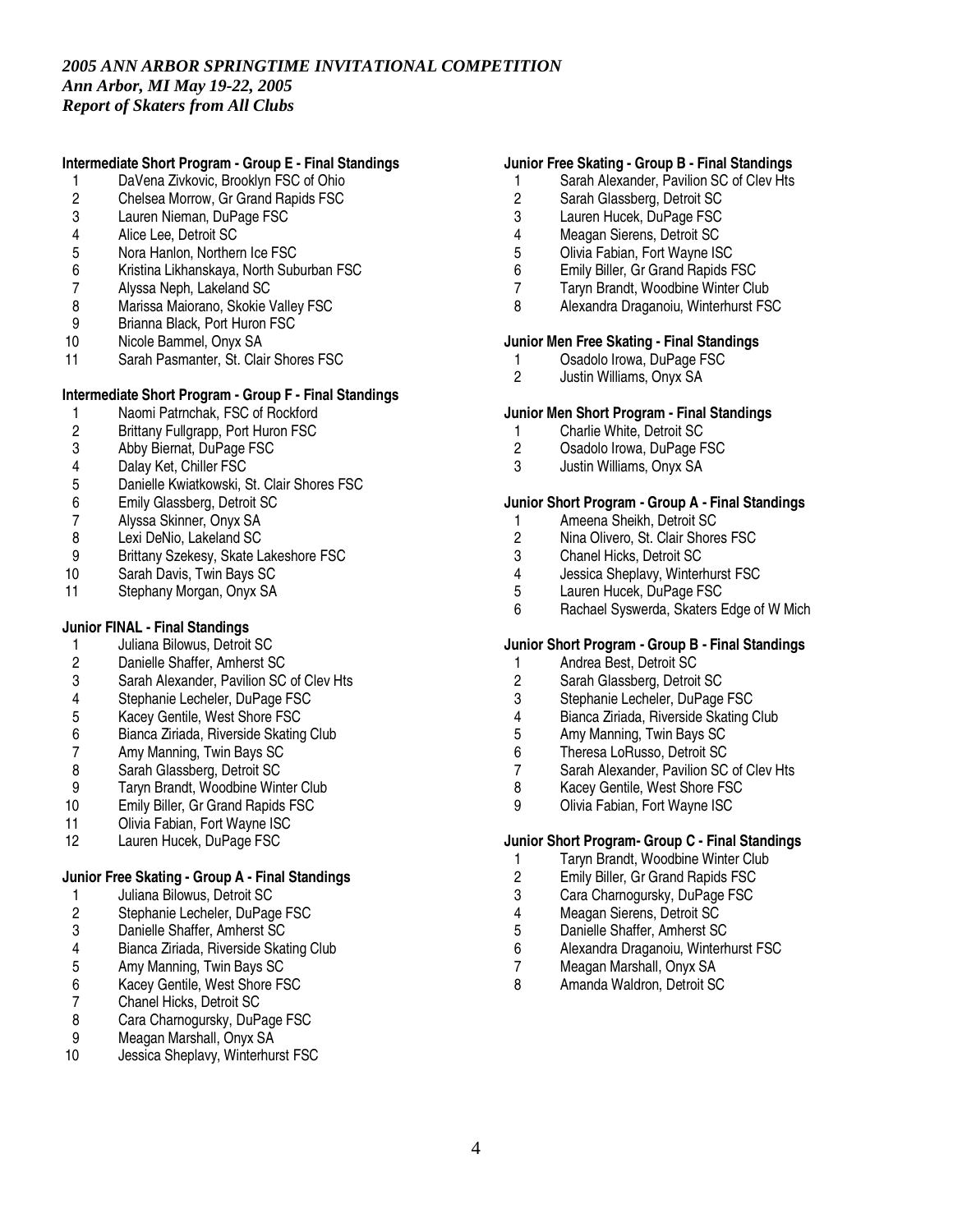### **Juvenile Boys Free Skating - Final Standings**

- 1 Ryan Hartley, Queen City FSC
- 2 Alex Zadeii, St Paul FSC
- 3-TIE Alexander Newman, SC of Novi
- 3-TIE Christiaan Burner, Northern Ice FSC
- 5 David Powers, Indiana/World SA<br>6 Davis Nixon, Lakeland SC
- Davis Nixon, Lakeland SC

## **Juvenile FINAL - Final Standings**

- 1 Sarah Cifaldi, Garden City FSC<br>2 Alexandra Vargo, Pavilion SC of
- 2 Alexandra Vargo, Pavilion SC of Clev Hts<br>3 Charlotte Lichtman, Arctic FSC
- Charlotte Lichtman, Arctic FSC
- 4 Rachel Roberts, Queen City FSC<br>5 Laurvn Cummings. Arctic FSC
- 5 Lauryn Cummings, Arctic FSC<br>6 Lili Malone, Skokie Vallev FSC
- Lili Malone, Skokie Valley FSC
- 7 Katelyn Walter, Garden City FSC<br>8 Alix Moore, Detroit SC
- 
- 8 Alix Moore, Detroit SC<br>9 Abigail Shelton, Winter 9 Abigail Shelton, Winterhurst FSC
- 10 Jean Huang, Ann Arbor FSC
- 11 Hayley Donaldson, Stars FSC of Texas
- 12 Erika Krol, Onyx SA
- 13 Trudy Wu, Columbus FSC<br>14 Erica Porzondek, Detroit St
- 14 Erica Porzondek, Detroit SC<br>15 Olivia LaFond. Bowling Gree
- 15 Olivia LaFond, Bowling Green SC

# **Juvenile Free Skating - Group A - Final Standings**

- 1 Lauryn Cummings, Arctic FSC<br>2 Olivia LaFond. Bowling Green
- 2 Olivia LaFond, Bowling Green SC
- 3 Rachel Roberts, Queen City FSC
- 4 Jennifer Sterbenz, Detroit SC
- 5 Jenny Cardellini, Shaker FSC
- 6 Sophie Lecocq, Detroit SC
- 7 Breanna Schnur, Plymouth FSC<br>8 Salena Vang, St. Clair Shores F.
- 8 Salena Vang, St. Clair Shores FSC<br>9 Taylor Rusen, Northern Ice FSC
- Taylor Rusen, Northern Ice FSC
- 10 Kelsey Wright, Lansing SC

# **Juvenile Free Skating - Group B - Final Standings**

- 1 Hayley Donaldson, Stars FSC of Texas<br>2 Charlotte Lichtman. Arctic FSC
- 2 Charlotte Lichtman, Arctic FSC<br>3 Erica Porzondek, Detroit SC
- 3 Erica Porzondek, Detroit SC
- 4 Allison Jamison, Skaters Edge of W Mich
- 5 Veronica Hochstein, St. Clair Shores FSC<br>6 Javlyn Kelly. Lansing SC
- 6 Jaylyn Kelly, Lansing SC
- 7 Emily Laughlin, Bowling Green SC<br>8 Francesca Giglio, Onvx SA
- 8 Francesca Giglio, Onyx SA<br>9 Paige Hamilton, Columbus
- Paige Hamilton, Columbus FSC
- 10 Brooke Sinatra, Amherst SC
- 11 Jeniece Madison, Indiana/World SA

## **Juvenile Free Skating - Group C - Final Standings**

- 1 Trudy Wu, Columbus FSC
- 2 Erika Krol, Onyx SA<br>3 Abigail Shelton, Wint
- Abigail Shelton, Winterhurst FSC
- 4 Jessica Schilkey, Port Huron FSC<br>5 Chelsea Naumann. St. Clair Shore
- 5 Chelsea Naumann, St. Clair Shores FSC<br>6 Colleen Clancy, Kalamazoo FSC
- 6 Colleen Clancy, Kalamazoo FSC
- 7 Raven Peterson, Indiana/World SA
- 8 Anna Li, Ann Arbor FSC

## **Juvenile Free Skating - Group D - Final Standings**

- 1 Sarah Cifaldi, Garden City FSC<br>2 Jean Huang, Ann Arbor FSC
- 2 Jean Huang, Ann Arbor FSC<br>3 Alix Moore, Detroit SC
- 3 Alix Moore, Detroit SC
- 4 Cassie Andrews, Indiana/World SA<br>5 Tori Moore. Pavilion SC of Clev Hts
- 5 Tori Moore, Pavilion SC of Clev Hts<br>6 Emily Montreuil, St. Clair Shores FS
- 6 Emily Montreuil, St. Clair Shores FSC
- Rachel Leggett, Detroit SC
- 8 Lana Gammonley, DuPage FSC
- 9 Kristina Rudman, Southport SC

## **Juvenile Free Skating - Group E - Final Standings**

- 1 Katelyn Walter, Garden City FSC<br>2 Alexandra Vargo, Pavilion SC of 0
- 2 Alexandra Vargo, Pavilion SC of Clev Hts<br>3 Lili Malone, Skokie Valley FSC
- 3 Lili Malone, Skokie Valley FSC<br>4 Heather Garev, St. Clair Shores
- 4 Heather Garey, St. Clair Shores FSC<br>5 Rachel Cole. Detroit SC
- 5 Rachel Cole, Detroit SC<br>6 Audrey Winter. Gr Grand
- 6 Audrey Winter, Gr Grand Rapids FSC<br>7 Kristen Ludwig, Queen City FSC
- 7 Kristen Ludwig, Queen City FSC<br>8 Alexandria Carr, Ann Arbor FSC
- Alexandria Carr, Ann Arbor FSC
- 9 Taylor Wiedemann, Detroit SC
- 10 Charlotte DesRoches, Woodbine Winter Club
- 11 Lara Willmarth, St. Clair Shores FSC

# **Juvenile Pairs Free Skating - Final Standings**

- 
- 1 Carly Powers, Indiana/World SA<br>1 David Powers, Indiana/World SA
- 1 David Powers, Indiana/World SA<br>2 Cassie Andrews, Indiana/World S
- 2 Cassie Andrews, Indiana/World SA<br>2 Nicholas Anderson. Starlight Ice Da Nicholas Anderson, Starlight Ice Dance Club
- 
- 3 Alexandra Lunsford, Queen City FSC Andrew Lunsford, Queen City FSC
- 4 Melissa Vogerl, Oxford SC
- 4 Jordan Griffin, Queen City FSC

## **Juvenile Short Program - Group B - Final Standings**

- 1 Lili Malone, Skokie Valley FSC<br>2 Jennifer Sterbenz, Detroit SC
- 2 Jennifer Sterbenz, Detroit SC<br>3 Hannah Rosinski, Pavilion SC
- 3 Hannah Rosinski, Pavilion SC of Clev Hts
- 4 Carly Powers, Indiana/World SA<br>5 Jenny Cardellini, Shaker FSC
- 5 Jenny Cardellini, Shaker FSC<br>6 Francesca Giglio, Onvx SA
- 6 Francesca Giglio, Onyx SA
- 7 Alexandria Carr, Ann Arbor FSC<br>8 Morgan Rickert Flint 4 Seasons
- Morgan Rickert, Flint 4 Seasons FSC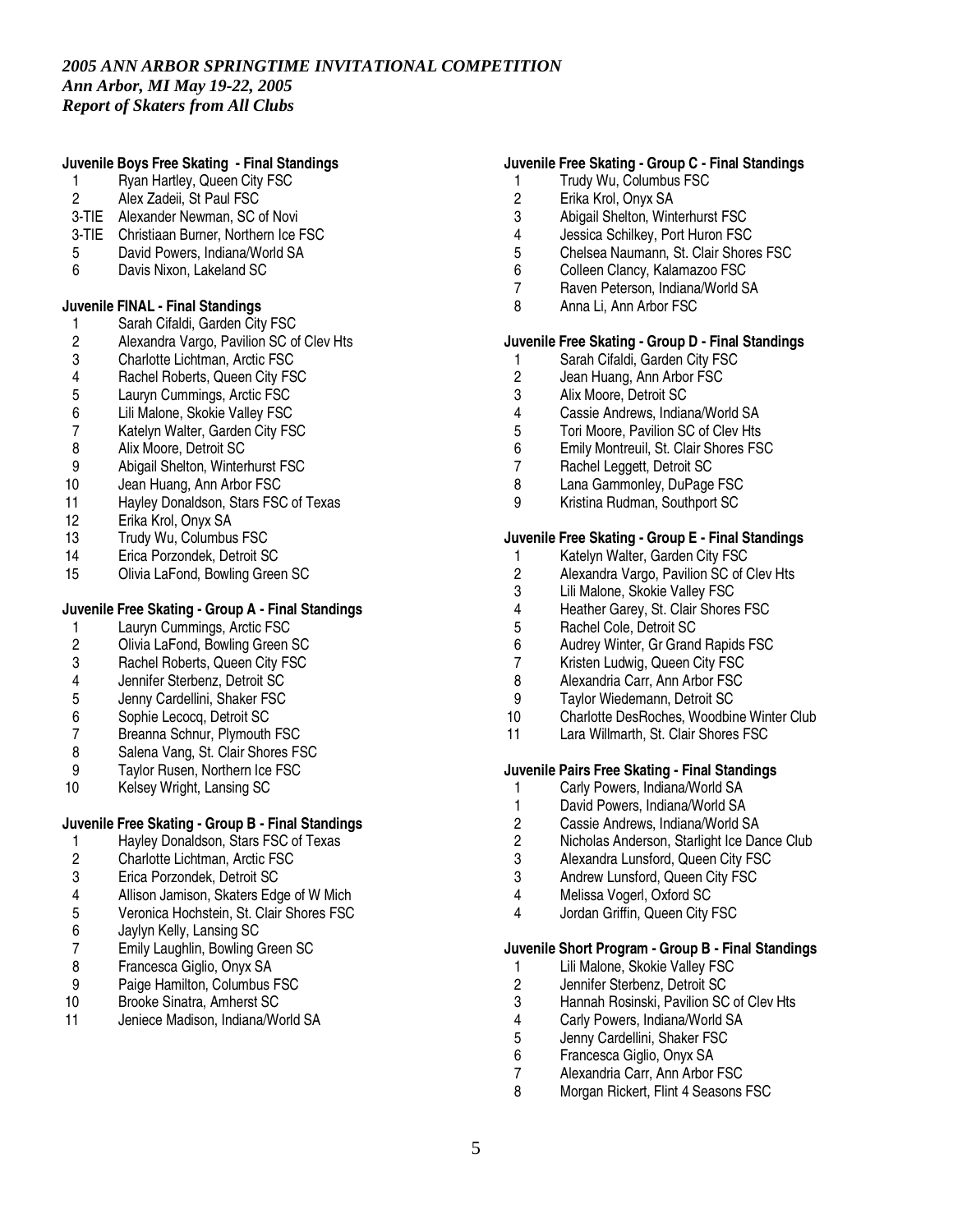## **Juvenile Short Program - Group C - Final Standings**

- 1 Charlotte Lichtman, Arctic FSC
- 2 Allison Jamison, Skaters Edge of W Mich<br>3 Alexandra Vargo, Pavilion SC of Clev Hts
- Alexandra Vargo, Pavilion SC of Clev Hts
- 4 Cassie Andrews, Indiana/World SA
- 5 Meghan Erikson, Detroit SC<br>6 Havlev Donaldson, Stars FS
- Hayley Donaldson, Stars FSC of Texas
- 7 Chelsea Naumann, St. Clair Shores FSC
- 8 Paige Hamilton, Columbus FSC
- 9 Sarah Daly, Detroit SC<br>10 Kristen Ludwig, Queen
- Kristen Ludwig, Queen City FSC

## **Juvenile Short Program - Group E - Final Standings**

- 1 Lauryn Cummings, Arctic FSC<br>2 Lara Willmarth. St. Clair Shore
- Lara Willmarth, St. Clair Shores FSC
- 3 Sophie Lecocq, Detroit SC<br>4 Olivia LaFond, Bowling Gre
- 4 Olivia LaFond, Bowling Green SC<br>5 Raven Peterson, Indiana/World SA
- 5 Raven Peterson, Indiana/World SA
- 6 Colleen Clancy, Kalamazoo FSC
- 7 Tori Moore, Pavilion SC of Clev Hts
- 8 Brenae Smith, Detroit SC
- 9 Anna Li, Ann Arbor FSC

## **Juvenile Short Program- Group A - Final Standings**

- 1 Jaylyn Kelly, Lansing SC
- 2-TIE Trudy Wu, Columbus FSC
- 2-TIE Jean Huang, Ann Arbor FSC
- 4 Alix Moore, Detroit SC
- 5 Jessica Schilkey, Port Huron FSC
- 6 Erica Porzondek, Detroit SC
- 7 Erika Krol, Onyx SA
- 8 Jeniece Madison, Indiana/World SA
- 9 Meghan Kummerer, DuPage FSC

# **Juvenile Short Program- Group D - Final Standings**

- 1 Rachel Cole, Detroit SC<br>2 Abigail Shelton, Winterhu
- 2 Abigail Shelton, Winterhurst FSC<br>3 Tavlor Wiedemann, Detroit SC
- Taylor Wiedemann, Detroit SC
- 4 Gabrielle Czarny, Wyandotte FSC
- 5 Kelsey Wright, Lansing SC<br>6 Rachel Leggett, Detroit SC
- 6 Rachel Leggett, Detroit SC
- 7 Lana Gammonley, DuPage FSC
- 8 Jocelyn Keresman, Shaker FSC<br>9 Heather Garey St. Clair Shores
- Heather Garey, St. Clair Shores FSC

# **Low Beginner Boys Free Skating - Final Standings**

- 1 Daniel Takayama, Ann Arbor FSC<br>2 Alex Martin, Detroit SC
- 2 Alex Martin, Detroit SC
- 3 Clark Meek, Detroit SC

### **Low Beginner Compulsory Moves - Group A - Final Standings**

- 1 Edith Lui, Individual Member
- 2 Jenalyn Pangborn, St. Clair Shores FSC<br>3 Maria Mulligan. Port Huron FSC
- Maria Mulligan, Port Huron FSC
- 4 Madeline Rysztak, Gr Grand Rapids FSC
- 5 Emma VanVoorhees, Flint 4 Seasons FSC<br>6 Alexandra McPherson, Ann Arbor FSC
- 6 Alexandra McPherson, Ann Arbor FSC
- 7 Victoria Brown, North Suburban FSC

#### **Low Beginner Compulsory Moves - Group B - Final Standings**

- 1 Samantha Hawke, Onyx SA<br>2 Dasha Ryutov, Bowling Gree
- 2 Dasha Ryutov, Bowling Green SC<br>3 Caroleena Pike, Farmington Hills F
- 3 Caroleena Pike, Farmington Hills FSC<br>4 Courtney Toth. Southport SC
- 4 Courtney Toth, Southport SC<br>5 Jenna Blackburn, Kalamazoo
- 5 Jenna Blackburn, Kalamazoo FSC
- 6 Annette Postma, Gr Grand Rapids FSC

## **Low Beginner Compulsory Moves - Group C - Final Standings**

- 1 Kaitlynn Schenk, Garden City FSC
- 2 Audrey Black, Ann Arbor FSC
- 3 Caelin Runyon, Twin Bays SC
- 4 Annie Neumann, Bowling Green SC<br>5 Leah Wilkins, Port Huron FSC
- Leah Wilkins, Port Huron FSC

#### **Low Beginner Compulsory Moves - Group D - Final Standings**

- 1 Rachel Umanskiy, Farmington Hills FSC<br>2 Kari Stausmire, Monroe FSC
- 
- 2 Kari Stausmire, Monroe FSC<br>3 Amber Snyder, Bowling Gree
- 3 Amber Snyder, Bowling Green SC<br>4 Hannah Bartley, Ann Arbor FSC 4 Hannah Bartley, Ann Arbor FSC<br>5 Abigail Hudson, Gr Grand Rapid
- 5 Abigail Hudson, Gr Grand Rapids FSC
- 6 Taylor Trott, North Suburban FSC

### **Low Beginner Free Skating - Group A - Final Standings**

- 1 Edith Lui, Individual Member<br>2 Alexandra Parks, Individual N
- 2 Alexandra Parks, Individual Member<br>3 Octavia Renke. Trov Academy of FS
- 3 Octavia Renke, Troy Academy of FS<br>4 Hanna Guidry. North Suburban FSC
- 4 Hanna Guidry, North Suburban FSC<br>5 Maria Mulligan. Port Huron FSC
- Maria Mulligan, Port Huron FSC
- 6 Peyton Lee, Detroit SC
- 7 Alexandra McPherson, Ann Arbor FSC

#### **Low Beginner Free Skating - Group B - Final Standings**

- 1 Carlie Thueme, Port Huron FSC<br>2 Delanev Hoberecht. Arctic Edge
- Delaney Hoberecht, Arctic Edge
- 3 Alexis Berry, Ann Arbor FSC<br>4 Maureen Wu, Detroit SC
- 4 Maureen Wu, Detroit SC<br>5 Emma VanVoorhees. Flir
- 5 Emma VanVoorhees, Flint 4 Seasons FSC<br>6 Jenalyn Pangborn, St. Clair Shores FSC
- 6 Jenalyn Pangborn, St. Clair Shores FSC
- 7 Kayla Anderson, North Suburban FSC<br>8 Tessa Raber, Onvx SA
- Tessa Raber, Onyx SA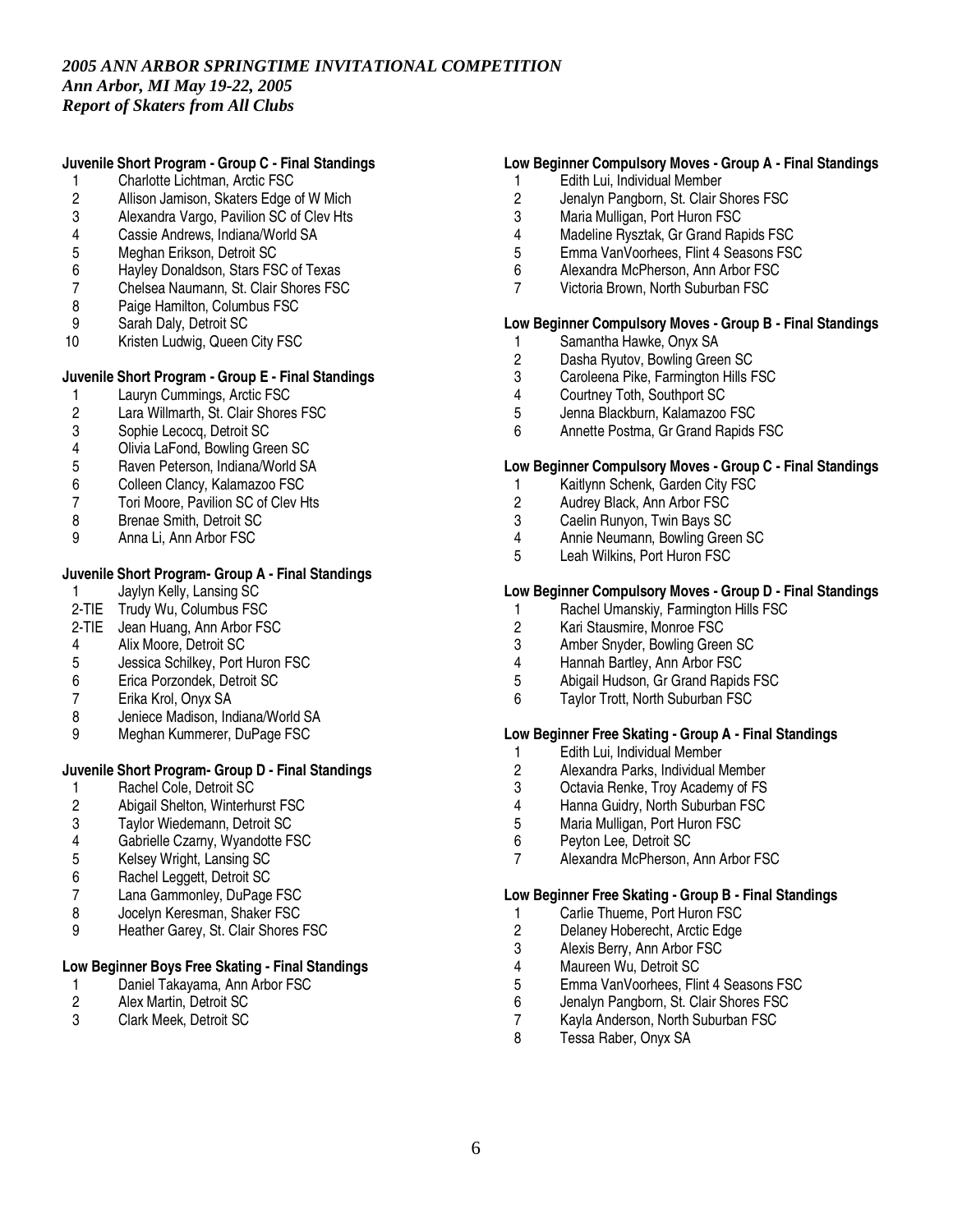## **Low Beginner Free Skating - Group C - Final Standings**

- 1 Samantha Hawke, Onyx SA
- 2 Kourtney Strong, Arctic Edge<br>3 Madeline Meek. Detroit SC
- Madeline Meek, Detroit SC
- 4 Meredith Bauer, SC of Novi
- 5 Jenna Blackburn, Kalamazoo FSC<br>6 Victoria Brown, North Suburban FS
- 6 Victoria Brown, North Suburban FSC
- 7 Dasha Ryutov, Bowling Green SC
- 8 Alyssa Steinhoff, Ann Arbor FSC

## **Low Beginner Free Skating - Group D - Final Standings**

- 1 Bridget Race, Farmington Hills FSC<br>2 Courtney Toth, Southport SC
- 2 Courtney Toth, Southport SC<br>3 Kavla Maior. Onvx SA
- 3 Kayla Major, Onyx SA
- 4 Annette Postma, Gr Grand Rapids FSC<br>5 Melinda Hammond, SC of Novi
- 5 Melinda Hammond, SC of Novi<br>6 Abigail Mohrmann, Ann Arbor F
- 6 Abigail Mohrmann, Ann Arbor FSC
- Lauren Champagne, Arctic FSC
- 8 Shoshana Zygelman, Detroit SC

## **Low Beginner Free Skating - Group E - Final Standings**

- 1 Hailey Tramel, Troy Academy of FS<br>2 Emily Falk, Port Huron FSC
- 2 Emily Falk, Port Huron FSC<br>3 Audrey Black, Ann Arbor FS
- 3 Audrey Black, Ann Arbor FSC<br>4 Annie Neumann, Bowling Gree
- 4 Annie Neumann, Bowling Green SC<br>5 Bianca Brooks. Renaissance FSC
- 5 Bianca Brooks, Renaissance FSC<br>6 Gabrielle Young, Detroit SC
- 6 Gabrielle Young, Detroit SC<br>7 Kaitlynn Schenk. Garden Cit
- Kaitlynn Schenk, Garden City FSC

#### **Low Beginner Free Skating - Group F - Final Standings**

- 1 Kari Stausmire, Monroe FSC
- 2 Leah Wilkins, Port Huron FSC
- 3 Caelin Runyon, Twin Bays SC
- 4 Rachel Umanskiy, Farmington Hills FSC<br>5 Susanna Keller, Garden City FSC
- 5 Susanna Keller, Garden City FSC
- 6 Natalie Gross, North Suburban FSC

## **Low Beginner Free Skating - Group G - Final Standings**

- 1 Sarah Bleecker, Farmington Hills FSC<br>2 Alyson Wellman, Troy Academy of FS
- 2 Alyson Wellman, Troy Academy of FS<br>3 Courtney Dusseau. Monroe FSC
- Courtney Dusseau, Monroe FSC
- 4 Amber Snyder, Bowling Green SC
- 5 Hannah Bartley, Ann Arbor FSC<br>6 Tavlor Trott. North Suburban FSC
- 6 Taylor Trott, North Suburban FSC
- 7 Morgan Brisse, Lakeland SC<br>8 Bethany Dufresne, Sk8Bay F
- Bethany Dufresne, Sk8Bay FSC

## **Novice Free Skating - Group A - Final Standings**

- 1 Elyse Oskvarek, DuPage FSC
- 2 Kendra Moyle, Ann Arbor FSC<br>3 Brandee Cooklin. Shaker FSC
- Brandee Cooklin, Shaker FSC
- 4 Lynzee Broussard, Gr Grand Rapids FSC
- 5 Anna-Rebecca Strong, Detroit SC<br>6 Jennifer Bander. Gr Grand Rapids
- Jennifer Bander, Gr Grand Rapids FSC
- 7 Brittany Johnson-Johns, Queen City FSC
- 8 Justine Woodcum, Onyx SA
- 9 Kaitlyn Scholtz, Winterhurst FSC

## **Novice Free Skating - Group B - Final Standings**

- 1 Danielle Seitz, Indiana/World SA<br>2 Victoria Vlcek. Arctic FSC
- 2 Victoria Vlcek, Arctic FSC<br>3 Kelly Anne Flack. Onvx S/
- 3 Kelly Anne Flack, Onyx SA
- 4 Ashley Strojny, Winterhurst FSC<br>5 Brooklyn Johnson-Johns, Queen
- 5 Brooklyn Johnson-Johns, Queen City FSC
- 6 Kali Sarcinella, DuPage FSC
- 7 Natasha Krawinkel, Detroit SC
- 8 Kaitlyn Mahan, Southport SC
- 9 Kristen Gazaui, Ann Arbor FSC

## **Novice Free Skating - Group C - Final Standings**

- 1 Alyssa Creger, DuPage FSC<br>2 Ashley Cupples, Woodbine W
- 2 Ashley Cupples, Woodbine Winter Club<br>3 Regan Alsup, Detroit SC
- 3 Regan Alsup, Detroit SC<br>4 Claire Smyth, Lakeland S
- 4 Claire Smyth, Lakeland SC<br>5 Angela Kerchaert, Arctic FS
- 5 Angela Kerchaert, Arctic FSC
- 6 Kristin Maurer, Gr Grand Rapids FSC
- Jennifer Sulc, Shaker FSC
- 8 Lauren Kelly, Twin Bays SC
- 9 Alyssa Vrdoljak, DuPage FSC
- 10 Tonya Harvey, Winterhurst FSC

### **Novice Free Skating - Group D - Final Standings**

- 1 Natalie Lyman, Skokie Valley FSC<br>2 Courtney Mueller. Detroit SC
- 2 Courtney Mueller, Detroit SC<br>3 Lauren King, Detroit SC
- Lauren King, Detroit SC
- 4 Kelsey Regan, Winterhurst FSC
- 5 Anna Recker, Gr Grand Rapids FSC
- 6 Stefani Hensley, DuPage FSC
- 7 Nicole Bauer, Ann Arbor FSC

## **Novice Free Skating - Group E - Final Standings**

- 1 Rhiana Brammeier, St Paul FSC<br>2 Megan Gueli, Columbus FSC
- 2 Megan Gueli, Columbus FSC<br>3 Brittnev Westdorp. Gr Grand I
- 3 Brittney Westdorp, Gr Grand Rapids FSC
- 4 Shanda DeWitt, Detroit SC
- 5 Natalie Patrnchak, FSC of Rockford
- 6 Beth Johnson-Johns, Queen City FSC<br>7 Kara Budner, St. Clair Shores FSC
- 7 Kara Budner, St. Clair Shores FSC
- 8 Kaitlin McCormick, Detroit SC
- 9 Erica Luu, Winterhurst FSC<br>10 Angela Comella Shaker FS
- Angela Comella, Shaker FSC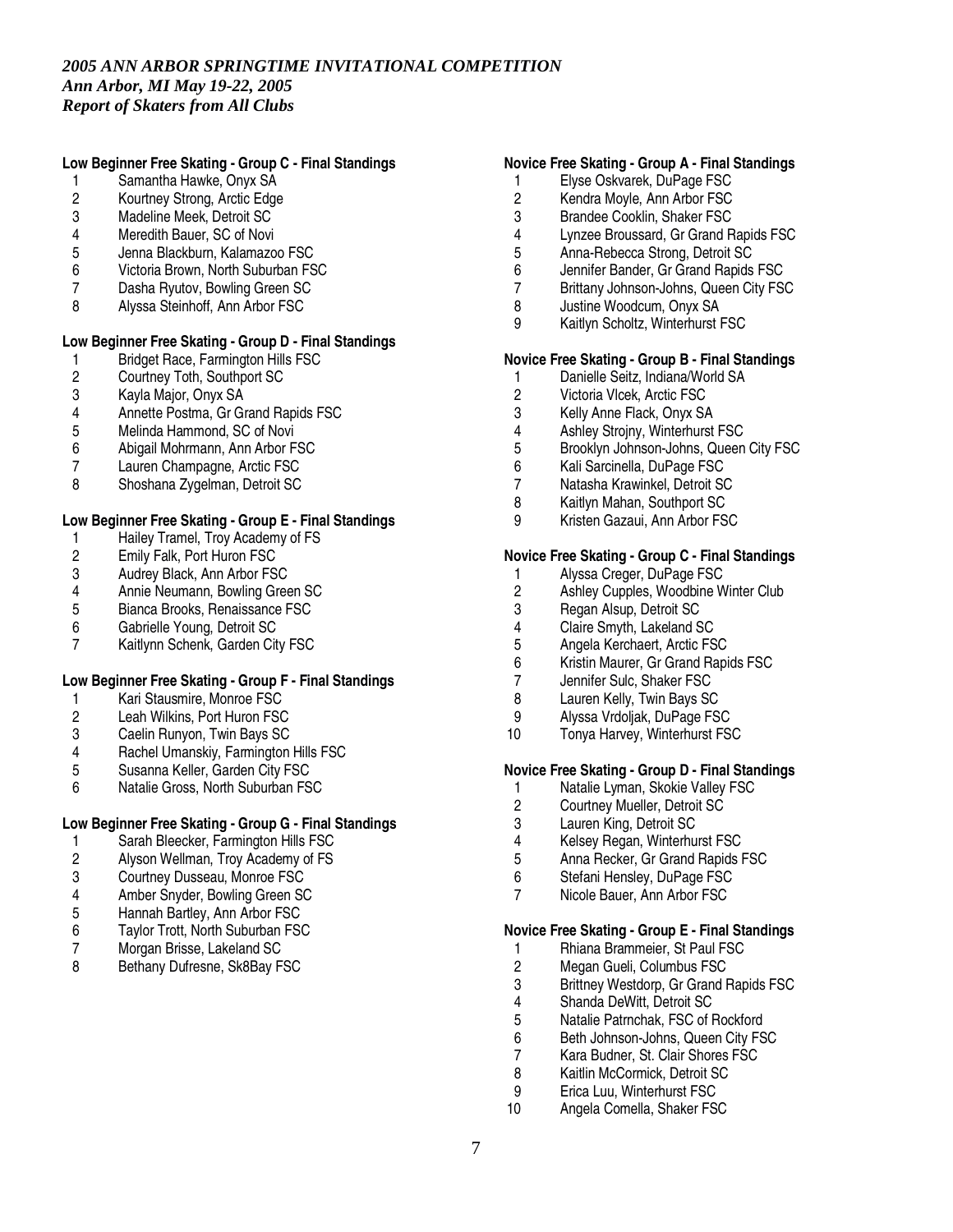## **Novice Free Skating FINAL - Final Standings**

- 1 Rhiana Brammeier, St Paul FSC
- 2 Elyse Oskvarek, DuPage FSC<br>3 Kendra Movle. Ann Arbor FSC
- Kendra Moyle, Ann Arbor FSC
- 4 Megan Gueli, Columbus FSC
- 5 Regan Alsup, Detroit SC<br>6 Victoria Vlcek. Arctic FSC
- Victoria Vlcek, Arctic FSC
- 7 Courtney Mueller, Detroit SC
- 8 Ashley Cupples, Woodbine Winter Club
- 9 Danielle Seitz, Indiana/World SA<br>10 Brittney Westdorp, Gr Grand Rap
- Brittney Westdorp, Gr Grand Rapids FSC
- 11 Lauren King, Detroit SC<br>12 Natalie Lyman, Skokie V
- 12 Natalie Lyman, Skokie Valley FSC<br>13 Kelly Anne Flack. Onvx SA
- 13 Kelly Anne Flack, Onyx SA<br>14 Brandee Cooklin, Shaker F.
- Brandee Cooklin, Shaker FSC
- 15 Alyssa Creger, DuPage FSC

## **Novice Men Free Skating - Final Standings**

- 1 Evan Gammon, Skate Lakeshore FSC
- 2 Daniel Palmeri, St. Clair Shores FSC
- 3 Jonathan Mills, Bowmanville FSC
- 4 Bram Lipman, Onyx SA<br>5 Tyler Fleming, Genesee
- 5 Tyler Fleming, Genesee FSC<br>6 Steven Aviram, Pavilion SC of
- Steven Aviram, Pavilion SC of Clev Hts

# **Novice Men Short Program - Final Standings**

- 1 Trevor Young, Detroit SC<br>2 Daniel Palmeri. St. Clair S
- Daniel Palmeri, St. Clair Shores FSC
- 3 Bram Lipman, Onyx SA
- 4 Pine Kopka-Ross, Twin Bays SC
- 5 Steven Aviram, Pavilion SC of Clev Hts
- 6 Tyler Fleming, Genesee FSC

## **Novice Short Program - Group A - Final Standings**

- 1 Elyse Oskvarek, DuPage FSC<br>2 Lauren King, Detroit SC
- 2 Lauren King, Detroit SC<br>3 Lynzee Broussard. Gr G
- 3 Lynzee Broussard, Gr Grand Rapids FSC<br>4 Angela Kerchaert. Arctic FSC
- 4 Angela Kerchaert, Arctic FSC<br>5 Sarah Garnai. North Suburbar
- 5 Sarah Garnai, North Suburban FSC
- 6 Stefani Hensley, DuPage FSC
- 7 Angela Comella, Shaker FSC
- 8 Chelsea Miller, SC of Novi
- 9 Kellie Weiss, Strongsville SC<br>10 Kristen Gazaui, Ann Arbor FS
- Kristen Gazaui, Ann Arbor FSC
- 11 Tonya Harvey, Winterhurst FSC

## **Novice Short Program - Group B - Final Standings**

- 1 Megan Gueli, Columbus FSC
- 2 Rhiana Brammeier, St Paul FSC<br>3 Victoria Vlcek. Arctic FSC
- 3 Victoria Vlcek, Arctic FSC<br>4 Shanda DeWitt. Detroit SC
- Shanda DeWitt, Detroit SC
- 5 Brittany Johnson-Johns, Queen City FSC
- 6 Jennifer Sulc, Shaker FSC<br>7 Kristin Maurer Gr Grand B
- 7 Kristin Maurer, Gr Grand Rapids FSC

#### **Novice Short Program - Group C - Final Standings**

- 1 Brittney Westdorp, Gr Grand Rapids FSC
- 2 Courtney Mueller, Detroit SC<br>3 Alvssa Creger, DuPage FSC
- 3 Alyssa Creger, DuPage FSC
- 4 Kelly Anne Flack, Onyx SA
- 5 Brooklyn Johnson-Johns, Queen City FSC<br>6 Erica Luu. Winterhurst FSC
- 6 Erica Luu, Winterhurst FSC
- 7 Brandee Cooklin, Shaker FSC
- 8 Nicole Barrett, Lansing SC
- 9 Kelsey Regan, Winterhurst FSC
- 10 Alyssa Vrdoljak, DuPage FSC

### **Novice Short Program - Group E - Final Standings**

- 1 Danielle Seitz, Indiana/World SA<br>2 Baileigh Heisler. Port Huron FSC
- 2 Baileigh Heisler, Port Huron FSC
- 3 Claire Smyth, Lakeland SC<br>4 Natalie Patrnchak, FSC of F
- 4 Natalie Patrnchak, FSC of Rockford<br>5 Anna-Rebecca Strong, Detroit SC
- 5 Anna-Rebecca Strong, Detroit SC
- 6 Beth Johnson-Johns, Queen City FSC
- 7 Kaitlyn Scholtz, Winterhurst FSC
- 8 Jennifer Bander, Gr Grand Rapids FSC
- 9 Kaitlin McCormick, Detroit SC<br>10 Kaitlyn Mahan, Southport SC
- 10 Kaitlyn Mahan, Southport SC<br>11 Nicole Bauer. Ann Arbor FSC
- Nicole Bauer, Ann Arbor FSC
- 12 Rachelle Metz, Brooklyn FSC of Ohio

## **Novice Short Program- Group D - Final Standings**

- 1 Ashley Cupples, Woodbine Winter Club
- 2 Regan Alsup, Detroit SC<br>3 Natalie Lyman, Skokie Va
- Natalie Lyman, Skokie Valley FSC
- 4 Ashley Strojny, Winterhurst FSC
- 5 Kali Sarcinella, DuPage FSC
- 6 Justine Woodcum, Onyx SA<br>7 Natascia Zullo Pavilion SC o
- 7 Natascia Zullo, Pavilion SC of Clev Hts<br>8 Tara Stacey, Arctic FSC
- 8 Tara Stacey, Arctic FSC<br>9 Anna Recker. Gr Grand
- 9 Anna Recker, Gr Grand Rapids FSC<br>10 Lauren Kelly. Twin Bays SC
- Lauren Kelly, Twin Bays SC

## **Open Juvenile Free Skating - Group A - Final Standings**

- 1 Shae Miller, Columbus FSC
- 2 Kristen Fraser, Kalamazoo FSC
- 3 Brooke Ward, Port Huron FSC
- 4 Anna Kuljian, Ann Arbor FSC<br>5 Olivia Nixon, Lakeland SC
- 5 Olivia Nixon, Lakeland SC
- 6 Alissandra Aronow, Detroit SC
- 7 Erin Carleton, Lansing SC<br>8 Chelsea Graham. SW Mich
- 8 Chelsea Graham, SW Michigan SC
- 9 Darya Howell, Ann Arbor FSC
- 10 Anna Ormiston, Kent SC

8

- 11 Macy Shroyer, Lansing SC
- 12 Katelyn Keresman, Shaker FSC
- 13 Shea Castricone, Chiller FSC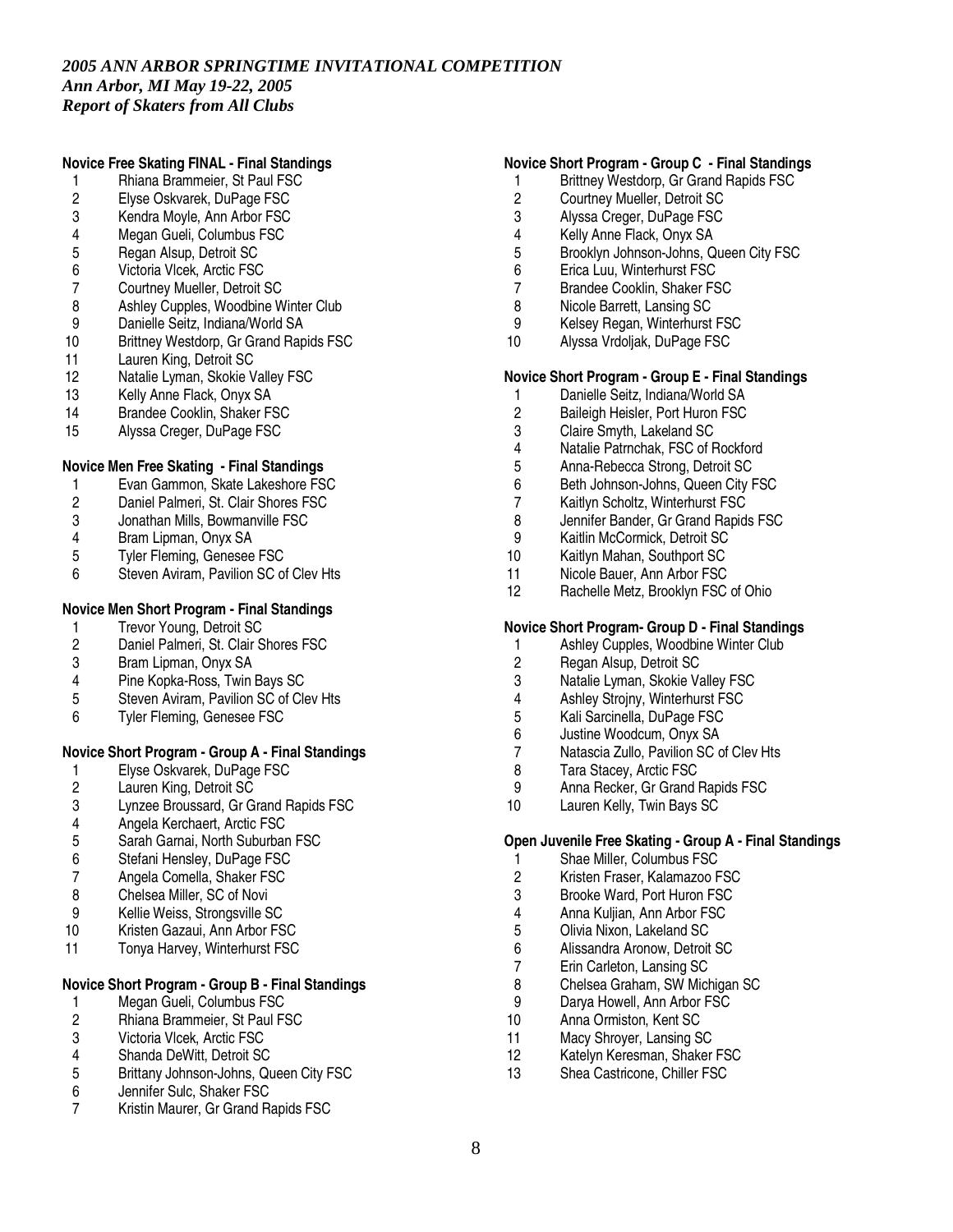## **Open Juvenile Free Skating - Group B - Final Standings**

- 1 Rachel Schell, Lakeland SC
- 2 Brianna Black, Port Huron FSC<br>3 Melissa Vogerl. Oxford SC
- 3 Melissa Vogerl, Oxford SC
- 4 Julianna Crim, Lansing SC
- 5 Marissa Rose, Bowling Green SC<br>6 Alvssa Stapf. Lansing SC
- 6 Alyssa Stapf, Lansing SC
- 7 Malky Berlin, Detroit SC
- 8 Jamie Cohen, Ann Arbor FSC
- 
- 9 Lindsey Kos, Southport SC<br>10 Emmy Weinert, Ann Arbor F Emmy Weinert, Ann Arbor FSC

## **Open Juvenile Men Free Skating - Final Standings**

- 1 Jaffri Ahmad, Ann Arbor FSC<br>2 Philip Bremer. Fort Wavne ISO
- 2 Philip Bremer, Fort Wayne ISC

## **Open Juvenile Short Program - Group A - Final Standings**

- 1 Olivia Nixon, Lakeland SC
- 2 Allison VanderKolk, Twin Bays SC
- 3 Marissa Rose, Bowling Green SC
- 4 Anna Kuljian, Ann Arbor FSC<br>5 Malky Berlin. Detroit SC
- 
- 5 Malky Berlin, Detroit SC<br>6 Josie Trafelet, Twin Bay 6 Josie Trafelet, Twin Bays SC
- 7 Alyssa Stapf, Lansing SC<br>8 Elizabeth Roach, Twin Ba
- Elizabeth Roach, Twin Bays SC
- 9 Shea Castricone, Chiller FSC<br>10 Hannah Fleet. Flint 4 Seasons
- Hannah Fleet, Flint 4 Seasons FSC

## **Open Juvenile Short Program - Group B - Final Standings**

- 1 Macy Shroyer, Lansing SC<br>2 Hallie Kohler, Twin Bays SC
- 2 Hallie Kohler, Twin Bays SC
- 3 Kristen Fraser, Kalamazoo FSC
- 4 Rachel Schell, Lakeland SC<br>5 Brooke Ward. Port Huron FS
- 5 Brooke Ward, Port Huron FSC<br>6 Erin Carleton, Lansing SC
- 6 Erin Carleton, Lansing SC
- 7 Anna Ormiston, Kent SC<br>8 Chelsea Graham. SW Mi
- 8 Chelsea Graham, SW Michigan SC<br>9 Jamie Cohen. Ann Arbor FSC
- Jamie Cohen, Ann Arbor FSC
- 10 Carrie Diroll, Columbus FSC
- 11 Megan Matura, Northern Ice FSC
- 12 Darya Howell, Ann Arbor FSC

## **Pre-Juvenile Boys Compulsory Moves - Final Standings**

- 1 Jordan Pordash, Brooklyn FSC of Ohio<br>2 Ryan Mavity, Indiana/World SA
- 2 Ryan Mavity, Indiana/World SA<br>3 Alec Chereskin. Twin Bavs SC
- Alec Chereskin, Twin Bays SC

## **Pre-Juvenile Boys Free Skating - Final Standings**

- 1 Nicholas Fisk, St. Clair Shores FSC
- 2 Matthew Hurst, St. Clair Shores FSC<br>3 Jordan Griffin. Queen City FSC
- 3 Jordan Griffin, Queen City FSC
- 4 Ruoxi Fu, Arctic FSC
- 5 Jordan Pordash, Brooklyn FSC of Ohio<br>6 Alec Chereskin. Twin Bavs SC
- 6 Alec Chereskin, Twin Bays SC
- 7 Jack Spitzer, SW Michigan SC
- 8 Cameron Lohrmann, Onyx SA
- 9 Tom Spitzer, SW Michigan SC

## **Pre-Juvenile Compulsory Moves - Group A - Final Standings**

- 1 Roselyn Carrion, Southport SC<br>2 India Johnson. Farmington Hills
- 2 India Johnson, Farmington Hills FSC<br>3 Allyson Williams. Gr Grand Rapids F
- Allyson Williams, Gr Grand Rapids FSC
- 4 Miranda Micallef, Detroit SC<br>5 Erica Brown, Gr Grand Rapic
- 5 Erica Brown, Gr Grand Rapids FSC
- 6 Melanie Laughlin, Bowling Green SC

#### **Pre-Juvenile Compulsory Moves - Group B - Final Standings**

- 1 Morgan Cheung, Bowling Green SC<br>2 Rebecca Gamelin. Twin Bavs SC
- 2 Rebecca Gamelin, Twin Bays SC<br>3 Abigail Rogers, Indiana/World SA
- 3 Abigail Rogers, Indiana/World SA<br>4 Lindsav Burdan. Chiller FSC
- Lindsay Burdan, Chiller FSC
- 5 Hannah Reister, Lansing SC
- 6 Elizabeth Stover, Port Huron FSC<br>7 Ashlev Bever. Gr Grand Rapids F.
- 7 Ashley Beyer, Gr Grand Rapids FSC<br>8 Chandler Carroll. Farmington Hills FS
- 8 Chandler Carroll, Farmington Hills FSC

#### **Pre-Juvenile Compulsory Moves - Group C - Final Standings**

- 1 Jessica DeBelly, Bowling Green SC
- 2 Athena Lolis, Glenwood FSC
- 3 Jennette Goans, Bowling Green SC<br>4 Jennifer Neece Gr Grand Banids FS
- 4 Jennifer Neece, Gr Grand Rapids FSC<br>5 Taylor Firebaugh, Little Traverse FSC
- 5 Taylor Firebaugh, Little Traverse FSC
- 6 Kathleen (Kasia) Garner, Ann Arbor FSC
- 7 Connie Achtenberg, Ann Arbor FSC<br>8 Rachel Jacobson. Port Huron FSC
- Rachel Jacobson, Port Huron FSC

#### **Pre-Juvenile Dance -Compulsory Dance - Standings for the First Dance**

- 1 Laura Perry, Detroit SC
- 1 Joshua Leggett, Detroit SC<br>2 Alice Rolfes-Curl Ann Arbo
- Alice Rolfes-Curl, Ann Arbor FSC
- 2 Bryan Pfingst, Ann Arbor FSC

### **Pre-Juvenile Dance -Compulsory Dance - Standings for the Second Dance**

- 1 Laura Perry, Detroit SC
- 
- 1 Joshua Leggett, Detroit SC<br>2 Alice Rolfes-Curl. Ann Arbo Alice Rolfes-Curl, Ann Arbor FSC
- 2 Bryan Pfingst, Ann Arbor FSC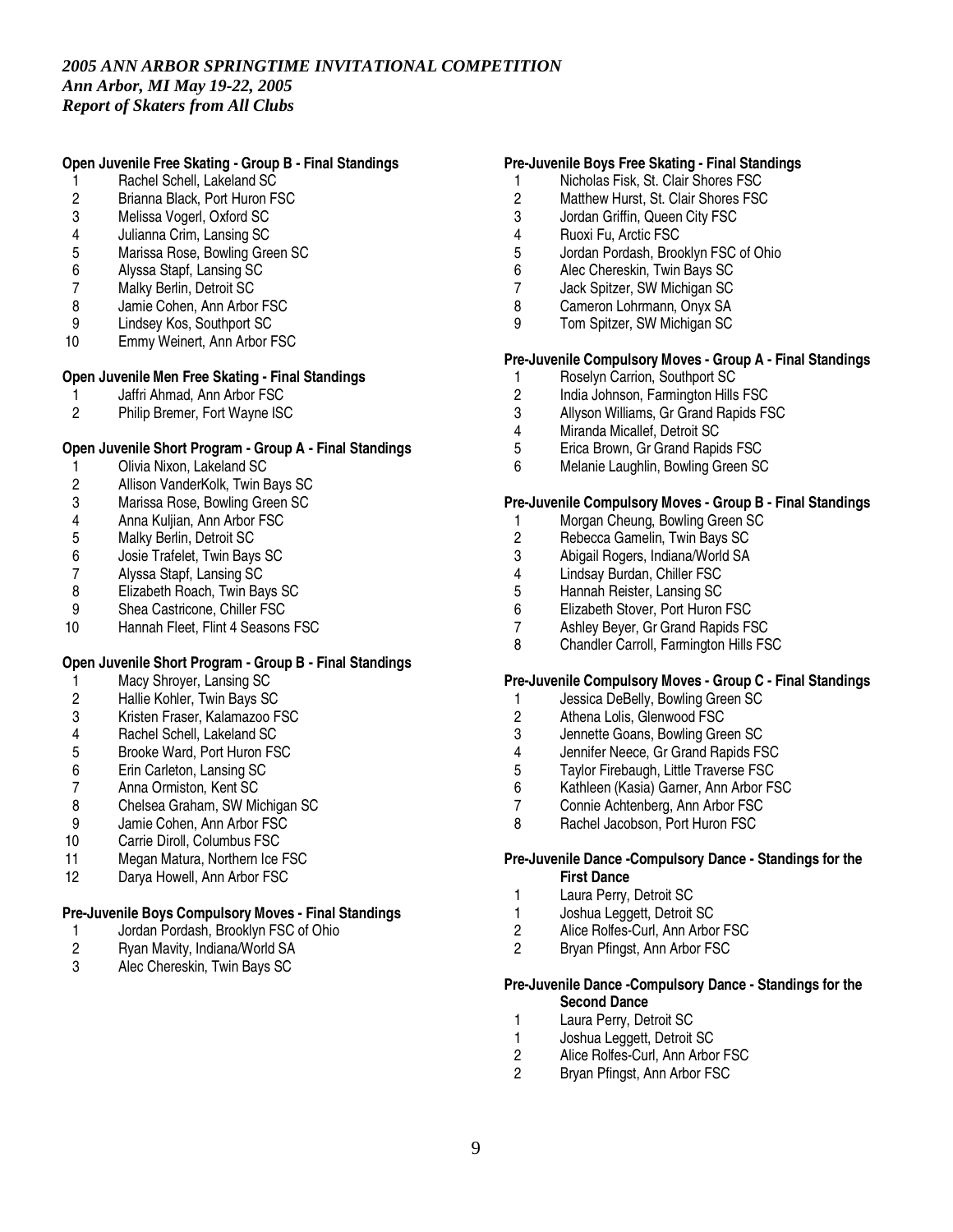## **Pre-Juvenile Free Skating - Group A - Final Standings**

- 1 Ashton Miller, Lansing SC
- 2 Lauren Martinez, Columbus FSC<br>3 Hannah Rosinski, Pavilion SC of
- Hannah Rosinski, Pavilion SC of Clev Hts
- 4 Anna Krcek, DuPage FSC
- 5 Gabrielle Czarny, Wyandotte FSC<br>6 Frica Brown, Gr Grand Rapids FSC
- Erica Brown, Gr Grand Rapids FSC

## **Pre-Juvenile Free Skating - Group B - Final Standings**

- 1 Jacqueline Han, Northern Ice FSC<br>2 Madeline Koehler, Cleveland SC
- 2 Madeline Koehler, Cleveland SC<br>3 Allyson Williams, Gr Grand Rapid
- 3 Allyson Williams, Gr Grand Rapids FSC<br>4 Carly Powers, Indiana/World SA
- 4 Carly Powers, Indiana/World SA<br>5 Alexie Mieskoski. Columbus FSC
- 5 Alexie Mieskoski, Columbus FSC<br>6 Danielle Forhan. St. Clair Shores
- Danielle Forhan, St. Clair Shores FSC
- 7 Kathryn Davis, Farmington Hills FSC<br>8 Meghan Erikson, Detroit SC
- 8 Meghan Erikson, Detroit SC
- 9 Hannah Reister, Lansing SC

## **Pre-Juvenile Free Skating - Group C - Final Standings**

- 1 Rachel Hackett, St. Clair Shores FSC<br>2 Morgan Barnett. Winterhurst FSC
- 2 Morgan Barnett, Winterhurst FSC<br>3 Kimberly Morawski, St. Clair Shor
- 3 Kimberly Morawski, St. Clair Shores FSC<br>4 Rebecca Gamelin. Twin Bavs SC
- 4 Rebecca Gamelin, Twin Bays SC<br>5 Jocelyn Keresman, Shaker FSC
- 5 Jocelyn Keresman, Shaker FSC
- 6 Chandler Barr, Detroit SC
- 7-TIE Ashley Stoia, Port Huron FSC
- 7-TIE Ashley Beyer, Gr Grand Rapids FSC

## **Pre-Juvenile Free Skating - Group D - Final Standings**

- 1 Abigail Rogers, Indiana/World SA
- 2 Ellen Krzezewski, St. Clair Shores FSC
- 3 Brenae Smith, Detroit SC<br>4 Lindsay Burdan, Chiller FS
- 
- 4 Lindsay Burdan, Chiller FSC<br>5 Allison VanderKolk, Twin Bay 5 Allison VanderKolk, Twin Bays SC
- 6 Elizabeth Stover, Port Huron FSC<br>7 Alexis Tulcewicz. Winterhurst FSC
- 7 Alexis Tulcewicz, Winterhurst FSC<br>8 Sarah Dalv. Detroit SC
- Sarah Daly, Detroit SC
- 9 Hannah Stark, Gr Grand Rapids FSC

## **Pre-Juvenile Free Skating - Group E - Final Standings**

- 1 Kyla Cools, St. Clair Shores FSC
- 2 Kylie Meyer, SC of Novi
- 3 Cassandra AlFaro, Detroit SC<br>4 Rebecca Cao, Ann Arbor FSC
- 4 Rebecca Cao, Ann Arbor FSC<br>5 Ivy Hutchison, Twin Bays SC
- 5 Ivy Hutchison, Twin Bays SC<br>6 Meghan Kummerer, DuPage
- 6 Meghan Kummerer, DuPage FSC
- Jennifer Neece, Gr Grand Rapids FSC
- 8 Kacie Millner, Lakeland SC

## **Pre-Juvenile Free Skating - Group F - Final Standings**

- 1 Megan Matura, Northern Ice FSC
- 2 Kaitlyn Holland, Gr Grand Rapids FSC<br>3 Amy Hinz. Lansing SC
- Amy Hinz, Lansing SC
- 4 Staci Rodriguez, Lakeland SC
- 5 Elizabeth Roach, Twin Bays SC<br>6 Tavlor Firebaugh, Little Traverse
- Taylor Firebaugh, Little Traverse FSC
- 7 Rachel Jacobson, Port Huron FSC

### **Pre-Juvenile Free Skating - Group G - Final Standings**

- 1 Athena Lolis, Glenwood FSC<br>2 Jillian Wagner, Lansing SC
- 2 Jillian Wagner, Lansing SC
- 3 Connie Achtenberg, Ann Arbor FSC<br>4 Kathleen (Kasia) Garner, Ann Arbor
- 4 Kathleen (Kasia) Garner, Ann Arbor FSC<br>5 Hallie Kohler. Twin Bavs SC
- 5 Hallie Kohler, Twin Bays SC
- 6 Arielle Peterson, Sk8Bay FSC
- 7 Amber Giles, Lakeland SC
- 8 Jennette Goans, Bowling Green SC

#### **Pre-Juvenile Pairs Free Skating - Final Standings**

- 1 Erin Lyddon, Plymouth FSC
- 1 Jacob Strzalkowski, North Suburban FSC
- 2 Melissa Porembiak, Farmington Hills FSC<br>2 Ben Sokoloff Farmington Hills FSC
- 2 Ben Sokoloff, Farmington Hills FSC

## **Preliminary Boys Compulsory Moves - Final Standings**

- 1 Shayne Kelly, Lansing SC<br>2 Noah Shroats, Northern Icc
- 2 Noah Shroats, Northern Ice FSC
- 3 Zachary Pacourek, DuPage FSC

#### **Preliminary Boys Free Skating - Final Standings**

- 1 Ryan Mavity, Indiana/World SA<br>2 Noah Shroats. Northern Ice FSC
- 2 Noah Shroats, Northern Ice FSC<br>3 Zachary Pacourek, DuPage FSC
- 3 Zachary Pacourek, DuPage FSC<br>4 Philip Recker, Gr Grand Rapids F
- 4 Philip Recker, Gr Grand Rapids FSC<br>5 Matt Blackmer, Bowling Green SC
- 5 Matt Blackmer, Bowling Green SC<br>6 Jacob Strzalkowski. North Suburba
- 6 Jacob Strzalkowski, North Suburban FSC
- Jeffrey Fishman, Arctic FSC
- 8 Nicholas Hoe, Detroit SC
- 9 Konstantin Chizhikov, North Suburban FSC

## **Preliminary Compulsory Moves - Group A - Final Standings**

- 1 Megan Bartley, Bowling Green SC<br>2 Gretta Gast, Lansing SC
- Gretta Gast, Lansing SC
- 3 Kaitlyn Juszczyk, Arctic FSC<br>4 Kaitlin Budd. Detroit SC
- 4 Kaitlin Budd, Detroit SC<br>5 Anastasia Worthy, Detro
- 5 Anastasia Worthy, Detroit SC
- 6 Paige Mavity, Indiana/World SA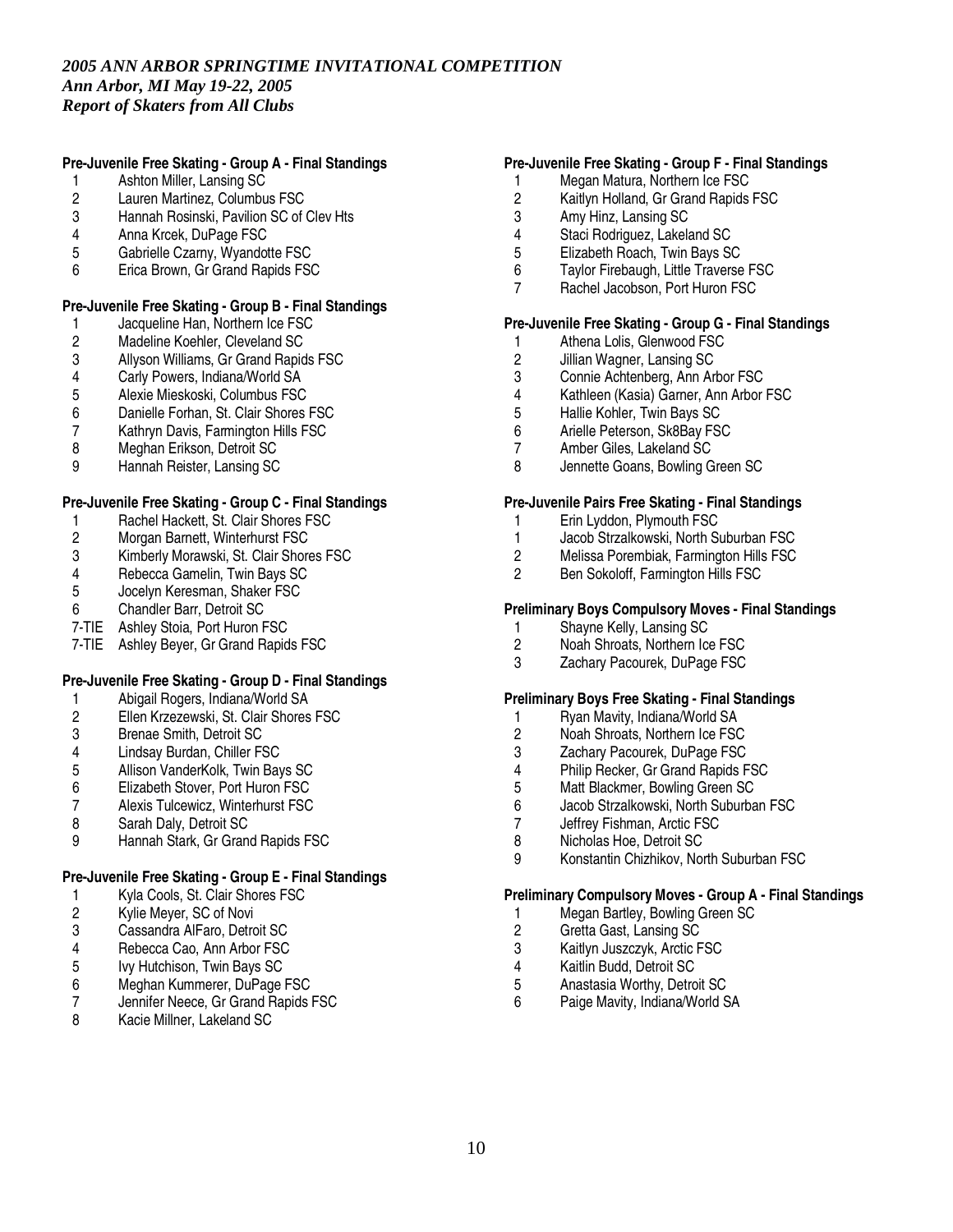## **Preliminary Compulsory Moves - Group B - Final Standings**

- 1 Emma Davis, Twin Bays SC
- 2 Emily Albers, ISC of Indianapolis<br>3 Rachael Henninger. Port Huron F
- Rachael Henninger, Port Huron FSC
- 4 Rebecca Pozen, Southport SC
- 5 Elizabeth Sandberg, Ann Arbor FSC<br>6 Lauren LaVoie, Individual Member
- Lauren LaVoie, Individual Member
- 7 Courtney VanHorn, Bowling Green SC
- 8 Stefanie Griffin, Queen City FSC

## **Preliminary Compulsory Moves - Group C - Final Standings**

- 1 Danielle Tognocchi, Southport SC<br>2 Rebecca Brown, North Suburban F
- 2 Rebecca Brown, North Suburban FSC<br>3 Regan Tang. SC of Novi
- 3 Regan Tang, SC of Novi<br>4 Eliza Somsel. Gr Grand F
- 4 Eliza Somsel, Gr Grand Rapids FSC<br>5 Nicole Erd. Detroit SC
- 5 Nicole Erd, Detroit SC<br>6 Amanda Bertsch, Ann
- 6 Amanda Bertsch, Ann Arbor FSC<br>7 Tess Kohler, Twin Bays SC
- 7 Tess Kohler, Twin Bays SC
- 8 Diane Muting, DuPage FSC
- 9 Maggie Blackmer, Bowling Green SC

### **Preliminary Compulsory Moves - Group D - Final Standings**

- 1 Sara Majewski, Northern Ice FSC<br>2 Amy Allen, Individual Member
- 2 Amy Allen, Individual Member<br>3 Claire Cotts, Gr Grand Rapids
- 3 Claire Cotts, Gr Grand Rapids FSC
- 4 Leah Stern, Pavilion SC of Clev Hts<br>5 Alvssa Ellsworth. Twin Bavs SC
- 5 Alyssa Ellsworth, Twin Bays SC<br>6 Emma Huelskamp, Indiana/Worl
- 6 Emma Huelskamp, Indiana/World SA
- 7 Annie Rosentreter, Detroit SC
- 8 Rebecca Fracassa, St. Clair Shores FSC
- 9 Michaela Palmer, Ann Arbor FSC

## **Preliminary Compulsory Moves - Group E - Final Standings**

- 
- 1 Brooke Siepierski, SC of Novi<br>2 Alyxia Caragiu, Individual Men
- 2 Alyxia Caragiu, Individual Member<br>3 Lindsey Haubenstricker, Flint 4 Sea 3 Lindsey Haubenstricker, Flint 4 Seasons FSC
- 
- 4 Rachel Sacks, Ann Arbor FSC<br>5 Nevena Divic. Gr Grand Rapid 5 Nevena Divic, Gr Grand Rapids FSC
- 6 Allison Hettmer, Ann Arbor FSC
- 7 Kristin Prestel, North Suburban FSC

#### **Preliminary Compulsory Moves - Group F - Final Standings**

- 
- 1 Christina Kolling, Ann Arbor FSC<br>2 Madeline Berkowitz, Ann Arbor FS 2 Madeline Berkowitz, Ann Arbor FSC<br>3 Francesca Fracassa, St. Clair Shore
- 3 Francesca Fracassa, St. Clair Shores FSC
- 4 Danielle Aldridge, FSC of Birmingham (MI)<br>5 Diane Elghoul, Farmington Hills FSC
- 5 Diane Elghoul, Farmington Hills FSC
- 6 Andrea Varty, Port Huron FSC
- 7 Alexandra Lolis, Glenwood FSC

## **Preliminary Free Skating - Group A - Final Standings**

- 1 LeVana Wu, Columbus FSC
- 2 Danielle Newel, Detroit SC<br>3 Lorie Figueroa, Southport S
- Lorie Figueroa, Southport SC
- 4 Courtney VanHorn, Bowling Green SC
- 5 Madelyn Albers, Arctic FSC
- 6-TIE Laura Perry, Detroit SC
- 6-TIE Vera Barnwell, North Suburban FSC
- 8 Taylor Hunsley, Riverside Skating Club
- 9 Stefanie Griffin, Queen City FSC

## **Preliminary Free Skating - Group B - Final Standings**

- 1 India Johnson, Farmington Hills FSC<br>2 Rebecca Pozen. Southport SC
- 2 Rebecca Pozen, Southport SC<br>3 Kelsev Walton. Detroit SC
- 3 Kelsey Walton, Detroit SC
- 4 Tessa Lester, Southport SC<br>5 Regan Tang, SC of Novi
- 5 Regan Tang, SC of Novi
- 6 Melanie Laughlin, Bowling Green SC
- 7 Emma Davis, Twin Bays SC
- 8 Hannah Rickert, Flint 4 Seasons FSC
- 9 Elizabeth Sandberg, Ann Arbor FSC

## **Preliminary Free Skating - Group C - Final Standings**

- 1 Marissa DelMatto, Columbus FSC<br>2 Eliza Somsel, Gr Grand Rapids FS
- 2 Eliza Somsel, Gr Grand Rapids FSC
- 3 Nicole Erd, Detroit SC<br>4 Boselyn Carrion South
- 4 Roselyn Carrion, Southport SC<br>5 Sara Maiewski. Northern Ice FS
- 5 Sara Majewski, Northern Ice FSC
- 6 Courtney Cameron, St. Clair Shores FSC<br>7 Rebecca Brown, North Suburban FSC
- Rebecca Brown, North Suburban FSC

#### **Preliminary Free Skating - Group D - Final Standings**

- 1 Emma Huelskamp, Indiana/World SA<br>2 Maria Santiago. Southport SC
- 2 Maria Santiago, Southport SC
- Morgan Cheung, Bowling Green SC
- 4 Maggie Hire, Gr Grand Rapids FSC<br>5 Melanie Martin, Renaissance FSC
- 5 Melanie Martin, Renaissance FSC<br>6 Gabrielle Anderson. Detroit SC
- 6 Gabrielle Anderson, Detroit SC
- 7 Michaela Palmer, Ann Arbor FSC

## **Preliminary Free Skating - Group E - Final Standings**

- 1 Kelly Lenkevich, SC of Novi
- 2 Chandler Carroll, Farmington Hills FSC<br>3 Diane Elghoul. Farmington Hills FSC
- 3 Diane Elghoul, Farmington Hills FSC<br>4 Rachel Franchock, Plymouth FSC
- 4 Rachel Franchock, Plymouth FSC<br>5 Allison Hettmer. Ann Arbor FSC
- 5 Allison Hettmer, Ann Arbor FSC<br>6 Kristen Malloure, SC of Novi
- 6 Kristen Malloure, SC of Novi<br>7 Jessica DeBelly, Bowling Gre
- Jessica DeBelly, Bowling Green SC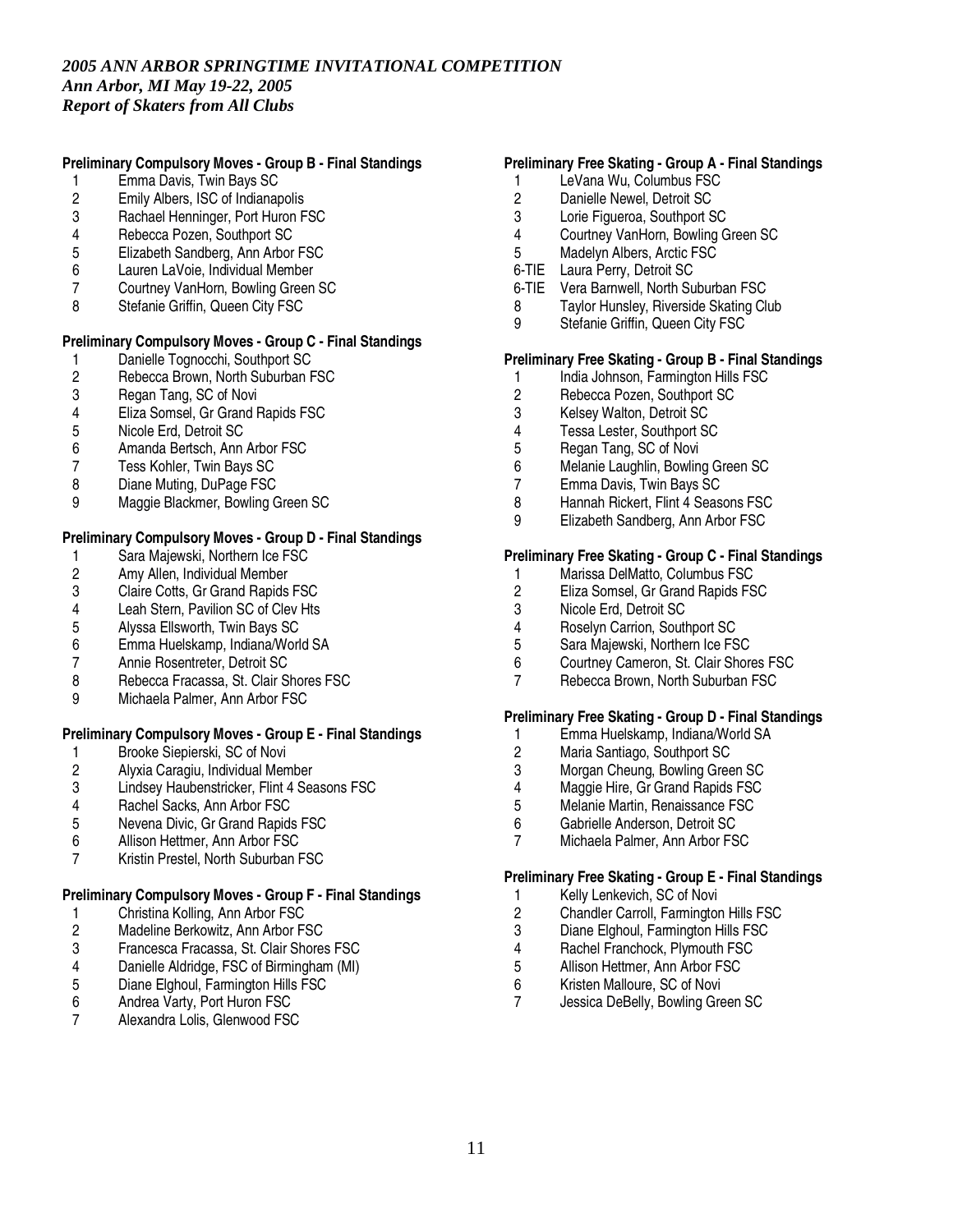## **Preliminary Free Skating - Group F - Final Standings**

- 1 Kelly Sheehan, Troy Academy of FS
- 2 Bianca Pomponio, SC of Novi<br>3 Karen Malloure, SC of Novi
- Karen Malloure, SC of Novi
- 4 Christina Kolling, Ann Arbor FSC
- 5 Andria Fitch, Ann Arbor FSC<br>6 Bianca Jones, Renaissance I
- Bianca Jones, Renaissance FSC
- 7 Alexandra Lolis, Glenwood FSC

## **Preliminary Limited Boys Free Skating - Final Standings**

- 1 Shayne Kelly, Lansing SC<br>2 Dario Strazimiri, North Sub
- Dario Strazimiri, North Suburban FSC

## **Preliminary Limited Free Skating - Group A - Final Standings**

- 1 Kaitlin Budd, Detroit SC<br>2 Lena Wu. Columbus FS
- 2 Lena Wu, Columbus FSC<br>3 Carly Hagan, Lansing SC
- Carly Hagan, Lansing SC
- 4 Anastasia Worthy, Detroit SC<br>5 Erin Lyddon, Plymouth FSC
- 5 Erin Lyddon, Plymouth FSC
- 6 Gretta Gast, Lansing SC
- 7 Paige Mavity, Indiana/World SA
- 8 Madison DeLuca, Farmington Hills FSC

## **Preliminary Limited Free Skating - Group B - Final Standings**

- 
- 1 MiMi Dao, Columbus FSC<br>2 Melanie Blaszkowski, St. 0 2 Melanie Blaszkowski, St. Clair Shores FSC<br>3 Megan Bartlev. Bowling Green SC
- 3 Megan Bartley, Bowling Green SC<br>4 Leah Israel, Detroit SC
- Leah Israel, Detroit SC
- 5 Alexandra Zazula, Detroit SC
- 6 MacKenzie Elkow, SC of Novi
- 7 Katherine Mitchell, Southport SC
- 8 Kassandra Korcsog, Riverside Skating Club

## **Preliminary Limited Free Skating - Group C - Final Standings**

- 1 Kaitlyn Juszczyk, Arctic FSC<br>2 Jessica Nicosia, Detroit SC
- 2 Jessica Nicosia, Detroit SC<br>3 Paige Pringle, St. Clair Shor
- 3 Paige Pringle, St. Clair Shores FSC<br>4 Rachael Henninger. Port Huron FSC
- Rachael Henninger, Port Huron FSC
- 5 Bethany Buck, Queen City FSC

## **Preliminary Limited Free Skating - Group D - Final Standings**

- 1 Vanessa Winter, Gr Grand Rapids FSC
- 2 Susana Kyrtsos, SC of Novi
- 3 Danielle Tognocchi, Southport SC<br>4 Ellen Gabelmann, Farmington Hills
- Ellen Gabelmann, Farmington Hills FSC
- 5 Tess Kohler, Twin Bays SC<br>6 Katie Krausman, Lakeland S
- 6 Katie Krausman, Lakeland SC
- 7 Diane Muting, DuPage FSC<br>8 Tavlor Siecinski, St. Clair Sh
- 8 Taylor Siecinski, St. Clair Shores FSC<br>9 Amanda Bertsch. Ann Arbor FSC
- 9 Amanda Bertsch, Ann Arbor FSC<br>10 Maggie Blackmer, Bowling Green
- Maggie Blackmer, Bowling Green SC

## **Preliminary Limited Free Skating - Group E - Final Standings**

- 1 Ashley Berg, Lakeland SC
- 2 Rebecca Fracassa, St. Clair Shores FSC<br>3 Olivia Dorantes. Dearborn FSC
- 3 Olivia Dorantes, Dearborn FSC
- 4 Annie Rosentreter, Detroit SC
- 5 Amy Allen, Individual Member<br>6 Claire Cotts. Gr Grand Rapids
- 6 Claire Cotts, Gr Grand Rapids FSC
- 7 Alyssa Ellsworth, Twin Bays SC
- 8 Kristin Prestel, North Suburban FSC
- 9 Elizabeth Goldstein, Ann Arbor FSC

# **Preliminary Limited Free Skating - Group F - Final Standings**

- 1 Brooke Siepierski, SC of Novi<br>2 Minna Song, St. Clair Shores I
- 2 Minna Song, St. Clair Shores FSC<br>3 Amelia Gillis. TSX Skating Academ
- Amelia Gillis, TSX Skating Academy
- 4 Karlyn Cassidy, Farmington Hills FSC<br>5 Emily Griswold, Berkley Royal Blades
- 5 Emily Griswold, Berkley Royal Blades FSC
- 6 Leah Stern, Pavilion SC of Clev Hts
- 7 Rachel Kull, Monroe FSC
- 8 Alia Safa, Dearborn FSC

## **Preliminary Limited Free Skating - Group G - Final Standings**

- 
- 1 Mary Blair, Arctic FSC<br>2 Alyxia Caragiu, Individi 2 Alyxia Caragiu, Individual Member<br>3 Gina DeSico, Detroit SC
- 3 Gina DeSico, Detroit SC
- 4 Nevena Divic, Gr Grand Rapids FSC<br>5 Whitnev Bavlor. Renaissance FSC
- 5 Whitney Baylor, Renaissance FSC<br>6 Danielle Aldridge. FSC of Birmingha
- Danielle Aldridge, FSC of Birmingham (MI)
- 7 Lindsey Haubenstricker, Flint 4 Seasons FSC
- 8 Lizette Baeza, SC of Novi
- 9 Michelle Rubin, Farmington Hills FSC

## **Preliminary Limited Free Skating - Group H - Final Standings**

- 1 Madeline Berkowitz, Ann Arbor FSC<br>2 Amberly Smith, Gr Grand Rapids FS
- 2 Amberly Smith, Gr Grand Rapids FSC<br>3 Rachael Coppens. Mt. Clemens FSC
- 3 Rachael Coppens, Mt. Clemens FSC<br>4 Rebecca Kather, Lakeland SC
- 4 Rebecca Kather, Lakeland SC<br>5 Leah Smith, Fort Wavne ISC
- Leah Smith, Fort Wayne ISC
- 6 Jessica Randolph, Garden City FSC
- 7 Andrea Varty, Port Huron FSC
- 8 Jaime Craig, Renaissance FSC

#### **Preliminary Pairs Free Skating - Final Standings**

- 1 Anastacia Torossian, Lakeland SC
- 1 Davis Nixon, Lakeland SC
- 2 Olivia Keils, Farmington Hills FSC<br>2 Max Sokoloff Farmington Hills FS
- Max Sokoloff, Farmington Hills FSC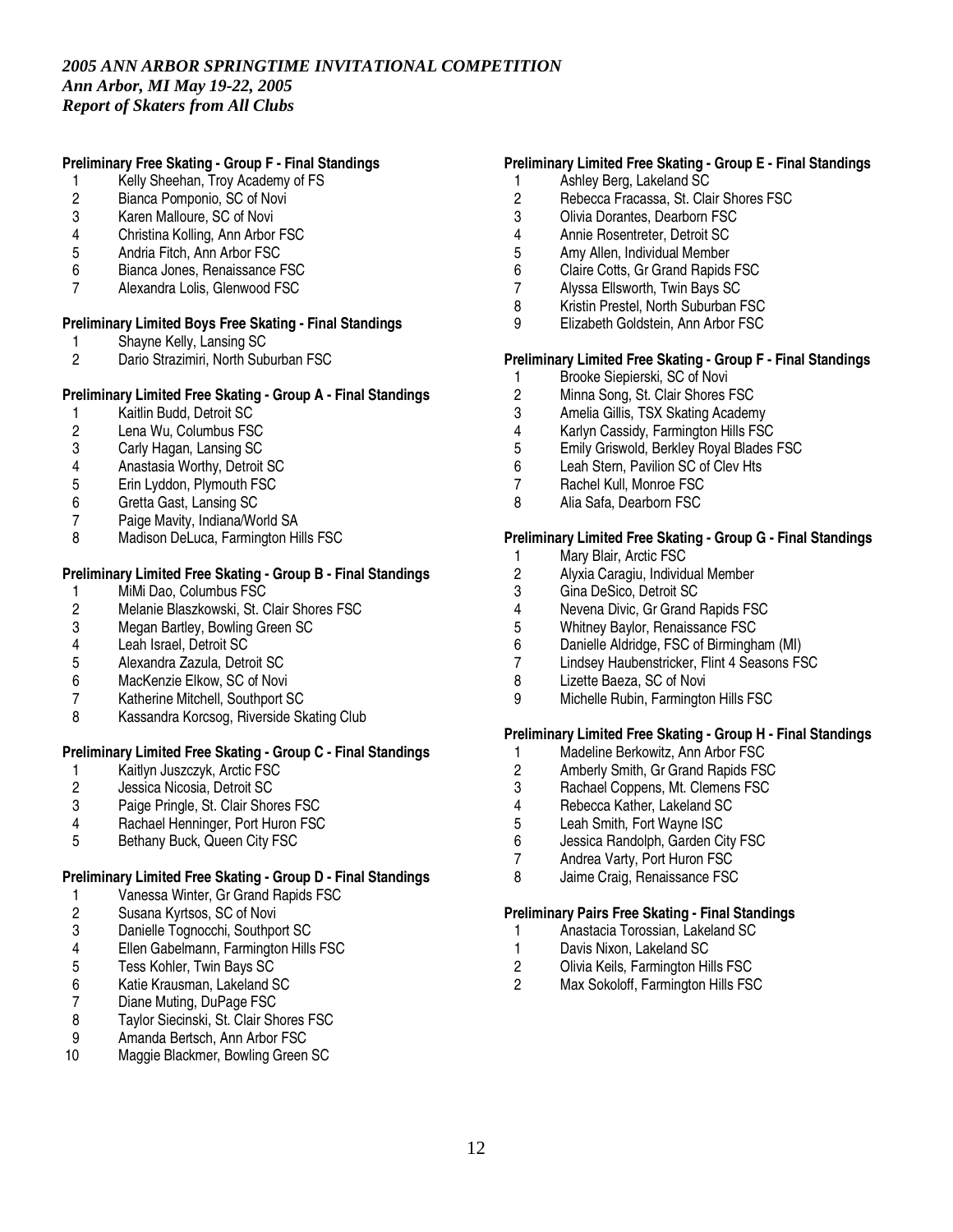## **Pre-Preliminary Free Skating - Group K - Final Standings**

- 1 Amanda Dial, Southport SC
- 2 Alexis Green, Port Huron FSC<br>3 Leslie Spector. Farmington Hill
- Leslie Spector, Farmington Hills FSC
- 4 Rachel Taylor, Flint 4 Seasons FSC
- 5 Angela Kyrtsos, SC of Novi<br>6 Sarah Sacks. Ann Arbor FS
- Sarah Sacks, Ann Arbor FSC
- 7 Nabilah Safa, Dearborn FSC

#### **Pre-Preliminary Free Skating Group J - Final Standings**

- 1 Summer Griesinger, SC of Novi<br>2 Amanda Shoemaker, Twin Bays
- 2 Amanda Shoemaker, Twin Bays SC<br>3 Nicole Petrik, Arctic FSC
- 3 Nicole Petrik, Arctic FSC<br>4 Shlomit Brodie. Berklev F
- 4 Shlomit Brodie, Berkley Royal Blades FSC<br>5 Rachel Berry, Flint 4 Seasons FSC
- 5 Rachel Berry, Flint 4 Seasons FSC
- 6 Rachel Sacks, Ann Arbor FSC<br>7 Samantha Saroki, Farmington
- 7 Samantha Saroki, Farmington Hills FSC

#### **Pre-Preliminary Limited Boys Compulsory Moves - Final Standings**

- 
- 1 Dennis Galperin, Bowling Green SC<br>2 Maxim Shpilband. Ann Arbor FSC
- Maxim Shpilband, Ann Arbor FSC

# **Pre-Preliminary Limited- Boys Free Skating - Final Standings**

- 1 Dennis Galperin, Bowling Green SC<br>2 Brian Johnson. Detroit SC
- 2 Brian Johnson, Detroit SC

#### **Pre-Preliminary Limited Compulsory Moves - Group A - Final Standings**

- 1 Ashley Hauser, Southport SC
- 2 Hannah Miller, Lansing SC
- 3 Maggie Gibson, South Metro Shores FSC
- 4 Rachel Royfman, Individual Member<br>5 Fatima Awn. Dearborn FSC
- 5 Fatima Awn, Dearborn FSC<br>6 Bethany Callahan, Troy SC
- 6 Bethany Callahan, Troy SC<br>7 Erin Graub. Detroit SC
- 7 Erin Graub, Detroit SC<br>8 Megan Rody, Indiana/V
- Megan Rody, Indiana/World SA

## **Pre-Preliminary Limited Compulsory Moves - Group B - Final Standings**

- 1 Shelby Dziedzic, Plymouth FSC<br>2 Kathrvn Chung. Twin Bays SC
- 2 Kathryn Chung, Twin Bays SC
- 3 Charity Haylett, Bowling Green SC<br>4 Jov Sandon, ISC of Indianapolis
- 4 Joy Sandon, ISC of Indianapolis
- 5 Chloe Bacani, Southport SC
- 6 Sally Hecksel, Individual Member<br>7 Katy Huguenard, Indiana/World S
- Katy Huguenard, Indiana/World SA
- 8 Amy Jachim, Dearborn FSC

## **Pre-Preliminary Limited Compulsory Moves - Group C - Final Standings**

- 1 Katie Hochrein, Ann Arbor FSC<br>2 Megan Kachelski, Flint 4 Seasor
- Megan Kachelski, Flint 4 Seasons FSC
- 3 McKinley Asmus, Bowling Green SC
- 4 Racquel Rose, Westland FSC<br>5 Stacev Tomkovich, Farmingtor
- 5 Stacey Tomkovich, Farmington Hills FSC
- 6 Alyssa Lambert, Southport SC
- 7 RaChaelsey Church, Gr Grand Rapids FSC
- 8 Kaitlyn Lawson, Port Huron FSC

### **Pre-Preliminary Limited Compulsory Moves - Group D - Final Standings**

- 1 Alexandra Draybuck, Farmington Hills FSC<br>2 Monica Cheng. ISC of Indianapolis
- Monica Cheng, ISC of Indianapolis
- 3 Katie Witas, DuPage FSC<br>4 Lindsey Lawson, Port Hurg
- 
- 4 Lindsey Lawson, Port Huron FSC<br>5 Miranda Ehlers, Flint 4 Seasons F Miranda Ehlers, Flint 4 Seasons FSC
- 6 Carrie Fisher, SW Michigan SC
- 7 Jacklyn Hallett, Midland FSC<br>8 Laura Klein, Columbus FSC
- Laura Klein, Columbus FSC

### **Pre-Preliminary Limited Compulsory Moves - Group E - Final Standings**

- 1 Brittany Montie, TSX Skating Academy
- 2 Alexandra (Lexi) Perrault, Bowling Green SC
- 3 Allie Stephenson, Flint 4 Seasons FSC<br>4 Korene Humbach. Garden City FSC
- 4 Korene Humbach, Garden City FSC<br>5 Elizabeth Goldstein. Ann Arbor FSC
- 5 Elizabeth Goldstein, Ann Arbor FSC
- 6 Heather Kendrick, Port Huron FSC
- 7 Alexandria Farone, Winterhurst FSC
- 8 Chelsea Hadd, Flint 4 Seasons FSC

### **Pre-Preliminary Limited Compulsory Moves - Group F - Final Standings**

- 1 Ashley Raby, Garden City FSC<br>2 Meghan Brooks, Renaissance F
- 2 Meghan Brooks, Renaissance FSC<br>3 Kelsev Green. Port Huron FSC
- 3 Kelsey Green, Port Huron FSC
- 4 Rachel Trouba, Ann Arbor FSC
- 5 Rhealyn Juridico, North Suburban FSC

#### **Pre-Preliminary Limited Compulsory Moves - Group G - Final Standings**

- 1 Amanda Dial, Southport SC
- 2 Rachel Berry, Flint 4 Seasons FSC
- 3 Alexis Green, Port Huron FSC<br>4 Rachel Taylor Flint 4 Seasons
- 4 Rachel Taylor, Flint 4 Seasons FSC<br>5 Michele Duhaime, North Suburban F
- 5 Michele Duhaime, North Suburban FSC
- 6 Emma Hills, Ann Arbor FSC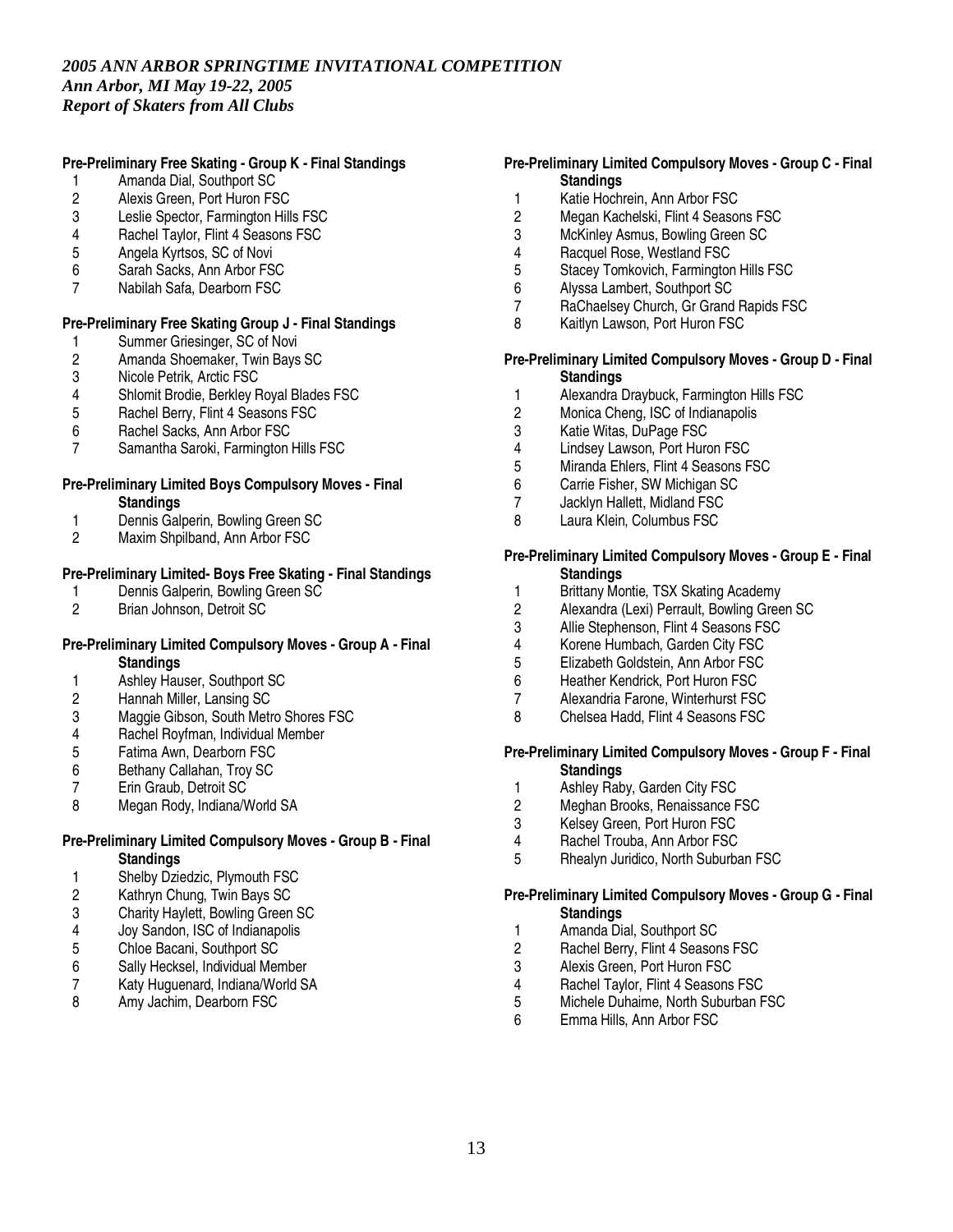## **Pre-Preliminary Limited Free Skating - Group A - Final Standings**

- 1 Hannah Miller, Lansing SC<br>2 Charity Haylett, Bowling Gre
- 2 Charity Haylett, Bowling Green SC
- 3 Maggie Gibson, South Metro Shores FSC
- 4 Fatima Awn, Garden City FSC<br>5 Rachel Rovfman, Individual Me
- 5 Rachel Royfman, Individual Member
- 6 Megan Haase, Detroit SC
- 7 Celine Lecocq, Detroit SC

## **Pre-Preliminary Limited Free Skating - Group B - Final Standings**

- 1 Ashley Hauser, Southport SC<br>2 Joy Sandon, ISC of Indianapo
- 2 Joy Sandon, ISC of Indianapolis<br>3 Caitlin DeLuca, Detroit SC
- Caitlin DeLuca, Detroit SC
- 4 Shelby Dziedzic, Plymouth FSC<br>5 Jessie Anderson. Strongsville SQ
- 5 Jessie Anderson, Strongsville SC
- 6 Megan Rody, Indiana/World SA
- 7 Bethany Callahan, Troy SC
- 8 Erin Graub, Detroit SC

## **Pre-Preliminary Limited Free Skating - Group C - Final Standings**

- 1 Madeline Franchock, Plymouth FSC<br>2 Chloe Bacani, Southport SC
- 2 Chloe Bacani, Southport SC
- 3 Ashley Kersten, Detroit SC<br>4 Ireland Portalski, St. Clair S
- 4 Ireland Portalski, St. Clair Shores FSC<br>5 Maria Arutyunova. North Suburban FSC
- 5 Maria Arutyunova, North Suburban FSC
- 6 Hannah Szajner, Lakeland SC
- 7 Katy Huguenard, Indiana/World SA
- 8 Erin Weingarten, Detroit SC

#### **Pre-Preliminary Limited Free Skating - Group D - Final Standings**

- 1 Kathryn Chung, Twin Bays SC<br>2 Sally Hecksel, Individual Memb
- 2 Sally Hecksel, Individual Member<br>3 Julia Bledsoe. Sk8Bav FSC
- 3 Julia Bledsoe, Sk8Bay FSC<br>4 Stacev Tomkovich, Farming
- 4 Stacey Tomkovich, Farmington Hills FSC<br>5 Lauren LaVoie. Individual Member
- Lauren LaVoie, Individual Member
- 6 Racquel Rose, Westland FSC<br>7 Kaitlyn Lawson. Port Huron FS
- Kaitlyn Lawson, Port Huron FSC
- 8 Elizabeth Batista, Ann Arbor FSC

#### **Pre-Preliminary Limited Free Skating - Group E - Final Standings**

- 1 Alexandra Draybuck, Farmington Hills FSC<br>2 Emily Albers. ISC of Indianapolis
- 2 Emily Albers, ISC of Indianapolis<br>3 Rebecca Sievewright, Lakeland S
- Rebecca Sievewright, Lakeland SC
- 4 McKinley Asmus, Bowling Green SC<br>5 Katie Hochrein. Ann Arbor FSC
- 5 Katie Hochrein, Ann Arbor FSC<br>6 Spencer Thomas. Detroit SC
- Spencer Thomas, Detroit SC
- 7 Carrie Fisher, SW Michigan FSC<br>8 Alvssa Lambert. Southport SC
- Alyssa Lambert, Southport SC
- 9 Megan Kachelski, Flint 4 Seasons FSC

## **Pre-Preliminary Limited Free Skating - Group F - Final Standings**

- 1 Lindsey Lawson, Port Huron FSC<br>2 Monica Cheng. ISC of Indianapolis
- Monica Cheng, ISC of Indianapolis
- 3 Katie Witas, DuPage FSC
- 4 Savannah Fish, Lakeland SC<br>5 Miranda Ehlers, Flint 4 Seaso
- Miranda Ehlers, Flint 4 Seasons FSC
- 6 Brianna Griesinger, SC of Novi
- 7 Mallory DeLuca, Farmington Hills FSC
- 8 Jacklyn Hallett, Midland FSC

### **Pre-Preliminary Limited Free Skating - Group G - Final Standings**

- 1 Alexandra (Lexi) Perrault, Bowling Green SC
- Laura Klein, Columbus FSC
- 3 Alyssa Kirsch, Farmington Hills FSC<br>4 Becca Maccani, Garden City FSC
- 4 Becca Maccani, Garden City FSC<br>5 Allie Stephenson, Flint 4 Seasons
- 5 Allie Stephenson, Flint 4 Seasons FSC
- 6 Heather Kendrick, Port Huron FSC
- 7 Shannon O'Donohue, Ann Arbor FSC
- 8 Alexandria Farone, Winterhurst FSC

### **Pre-Preliminary Limited Free Skating - Group H - Final Standings**

- 1 Samantha Stephens, Port Huron FSC
- 2 Korene Humbach, Garden City FSC<br>3 Meghan Berry, Ann Arbor FSC
- 3 Meghan Berry, Ann Arbor FSC<br>4 Chelsea Hadd Flint 4 Seasons
- 4 Chelsea Hadd, Flint 4 Seasons FSC
- 5 Rachel Trouba, Ann Arbor FSC
- 6-TIE Chelsea Walker, SC of Novi
- 6-TIE Jacquelyn Keller, Detroit SC

## **Pre-Preliminary Limited Free Skating - Group I - Final Standings**

- 1 Brittany Montie, TSX Skating Academy<br>2 Kali Hensley, Farmington Hills FSC
- 2 Kali Hensley, Farmington Hills FSC<br>3 Ashlev Raby, Garden City FSC
- 3 Ashley Raby, Garden City FSC<br>4 Shelby Wood. Flint 4 Seasons F
- 4 Shelby Wood, Flint 4 Seasons FSC<br>5 Mara Thompson. Twin Bays SC
- 5 Mara Thompson, Twin Bays SC
- 6 Meghan Brooks, Renaissance FSC
- 7 Emma Hills, Ann Arbor FSC
- 8 Rhealyn Juridico, North Suburban FSC

#### **Senior Free Skating - Final Standings**

- 1 Abigail Legg, Indiana/World SA<br>2 Alexandra Patterson, Detroit SC
- 2 Alexandra Patterson, Detroit SC<br>3 Jenny Steckhan, DuPage FSC
- 3 Jenny Steckhan, DuPage FSC<br>4 Emily Bunge. Gr Grand Rapids
- 4 Emily Bunge, Gr Grand Rapids FSC<br>5 Melody Gerber, DuPage FSC
- Melody Gerber, DuPage FSC
- 6 Carly Fuelling, North Suburban FSC

#### **Senior Men Free Skating - Final Standings**

- 1 Eric Ritter, Canadian Ice Academy<br>2 RJ Westfall, Onvx SA
	- RJ Westfall, Onyx SA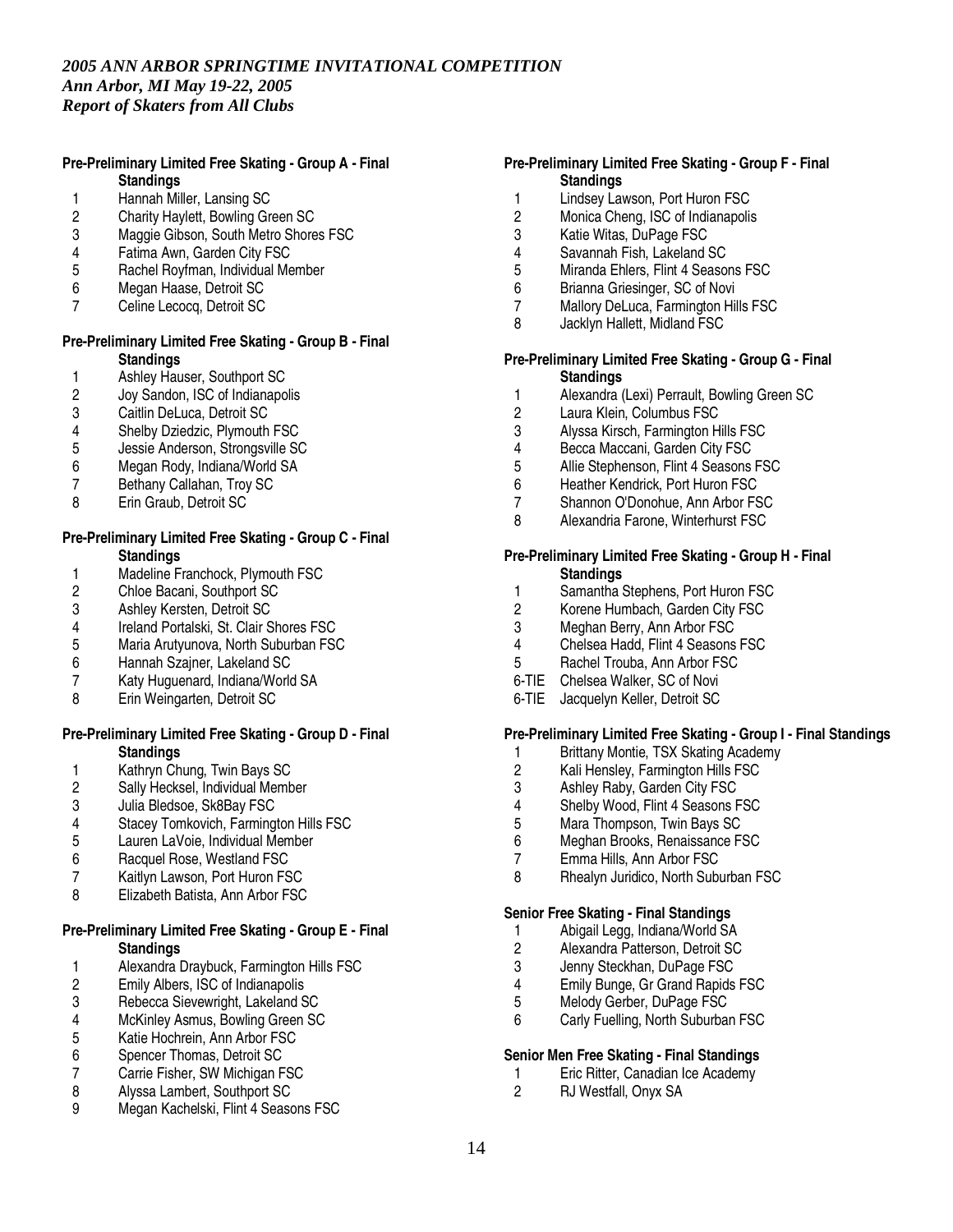## **Senior Men Short Program - Final Standings**

- 1 Eric Ritter, Canadian Ice Academy
- 2 RJ Westfall, Onyx SA

## **Senior Short Program - Final Standings**

- 1 Alexandra Patterson, Detroit SC<br>2 Abigail Legg, Indiana/World SA
- 2 Abigail Legg, Indiana/World SA
- 3 Jessica Saban, Arctic FSC
- 4 Melody Gerber, DuPage FSC
- 5 Jenny Steckhan, DuPage FSC
- 6 Carly Fuelling, North Suburban FSC

# **Solo Dance - American Waltz - Final Standings**

- 1 Kaitlin Miller, Ann Arbor FSC<br>2 Kaitlin McCormick. Detroit SC
- 2 Kaitlin McCormick, Detroit SC
- 3 Paige Hamilton, Columbus FSC<br>4 Amanda Nemeth, Ann Arbor FSC
- 4 Amanda Nemeth, Ann Arbor FSC<br>5 Rachel Mark. Ann Arbor FSC
- 5 Rachel Mark, Ann Arbor FSC

## **Solo Dance - Argentine Tango - Final Standings**

- 1 Ashley Meyer, Ann Arbor FSC<br>2 Carly Rabidue. Port Huron FSC
- 2 Carly Rabidue, Port Huron FSC<br>3 Sarah Danielson. Ann Arbor FSC
- 3 Sarah Danielson, Ann Arbor FSC<br>4 Allison Reilly, Ann Arbor FSC
- Allison Reilly, Ann Arbor FSC

## **Solo Dance - Blues - Final Standings**

- 1 Marisa Hutchinson, Ann Arbor FSC<br>2 Allison VanderKolk. Twin Bays SC
- 2 Allison VanderKolk, Twin Bays SC

# **Solo Dance - Canasta Tango - Final Standings**

- 1 Maeve Pascoe, Lansing SC
- 2 Erin Weingarten, Detroit SC
- 3 Connie Achtenberg, Ann Arbor FSC<br>4 Sarah Sacks Ann Arbor FSC
- Sarah Sacks, Ann Arbor FSC

## **Solo Dance - ChaCha - Final Standings**

- 1 Maeve Pascoe, Lansing SC<br>2 Kristen Gazaui. Ann Arbor F
- 2 Kristen Gazaui, Ann Arbor FSC
- 3 Amanda Shoemaker, Twin Bays SC
- 4 Rachel Sacks, Ann Arbor FSC
- 5 Amber Krzyzaniak, Garden City FSC
- 6 Paige Mason, Ann Arbor FSC

## **Solo Dance - Dutch Waltz - Final Standings**

- 1 Maeve Pascoe, Lansing SC<br>2 Connie Achtenberg, Ann Art
- 2 Connie Achtenberg, Ann Arbor FSC<br>3 Erin Weingarten. Detroit SC
- Erin Weingarten, Detroit SC

# **Solo Dance - European Waltz - Final Standings**

- 1 Allyson Williams, Gr Grand Rapids FSC<br>2 Allison Hettmer. Ann Arbor FSC
- Allison Hettmer, Ann Arbor FSC
- 3 Tracie Jeffries, Ann Arbor FSC

## **Solo Dance - Fiesta Tango - Final Standings**

- 1 Amber Krzyzaniak, Garden City FSC
- 2 Maggie Maier, Ann Arbor FSC<br>3 Shlomit Brodie. Berkley Royal
- 3 Shlomit Brodie, Berkley Royal Blades FSC
- 4 Kristen Gazaui, Ann Arbor FSC
- 5 Elizabeth Goldstein, Ann Arbor FSC

### **Solo Dance - Fourteenstep - Final Standings**

- 1 Amanda Bertsch, Ann Arbor FSC
- 2 Colleen Clancy, Kalamazoo FSC<br>3 Shannon Hurst. St. Clair Shores I
- Shannon Hurst, St. Clair Shores FSC

#### **Solo Dance - Fox Trot - Final Standings**

- 1 Amanda Bertsch, Ann Arbor FSC<br>2 Emmy Weinert. Ann Arbor FSC
- Emmy Weinert, Ann Arbor FSC
- 3 Colleen Clancy, Kalamazoo FSC<br>4 Tracie Jeffries, Ann Arbor FSC
- Tracie Jeffries, Ann Arbor FSC

#### **Solo Dance - Hickory Hoedown - Final Standings**

- 1 Shannon Hurst, St. Clair Shores FSC
- 2 Danielle Forhan, St. Clair Shores FSC
- 3 Shlomit Brodie, Berkley Royal Blades FSC<br>4 Amanda Shoemaker, Twin Bays SC
- 4 Amanda Shoemaker, Twin Bays SC<br>5 Elizabeth Goldstein, Ann Arbor FSC
- 5 Elizabeth Goldstein, Ann Arbor FSC

#### **Solo Dance - Kilian - Final Standings**

- 1 Marisa Hutchinson, Ann Arbor FSC<br>2 Allison VanderKolk. Twin Bays SC
- 2 Allison VanderKolk, Twin Bays SC

#### **Solo Dance - Quickstep - Final Standings**

- 1 Allison Reilly, Ann Arbor FSC
- 2 Ashley Meyer, Ann Arbor FSC
- 3 Carly Rabidue, Port Huron FSC

# **Solo Dance - Rhythm Blues - Final Standings**

- 1 Maeve Pascoe, Lansing SC<br>2 Lizzie Gebarski, Ann Arbor F
- 2 Lizzie Gebarski, Ann Arbor FSC<br>3 Erin Weingarten, Detroit SC
- 3 Erin Weingarten, Detroit SC
- 4 Paige Mason, Ann Arbor FSC

## **Solo Dance - Rocker Foxtrot - Final Standings**

- 1 Paige Hamilton, Columbus FSC
- 2 Allyson Williams, Gr Grand Rapids FSC<br>3 Rachel Mark Ann Arbor FSC
- Rachel Mark, Ann Arbor FSC

## **Solo Dance - Swing Dance - Final Standings**

- 1 Maggie Maier, Ann Arbor FSC<br>2 Amber Krzyzaniak, Garden Cit
- Amber Krzyzaniak, Garden City FSC
- 3 Rachel Sacks, Ann Arbor FSC